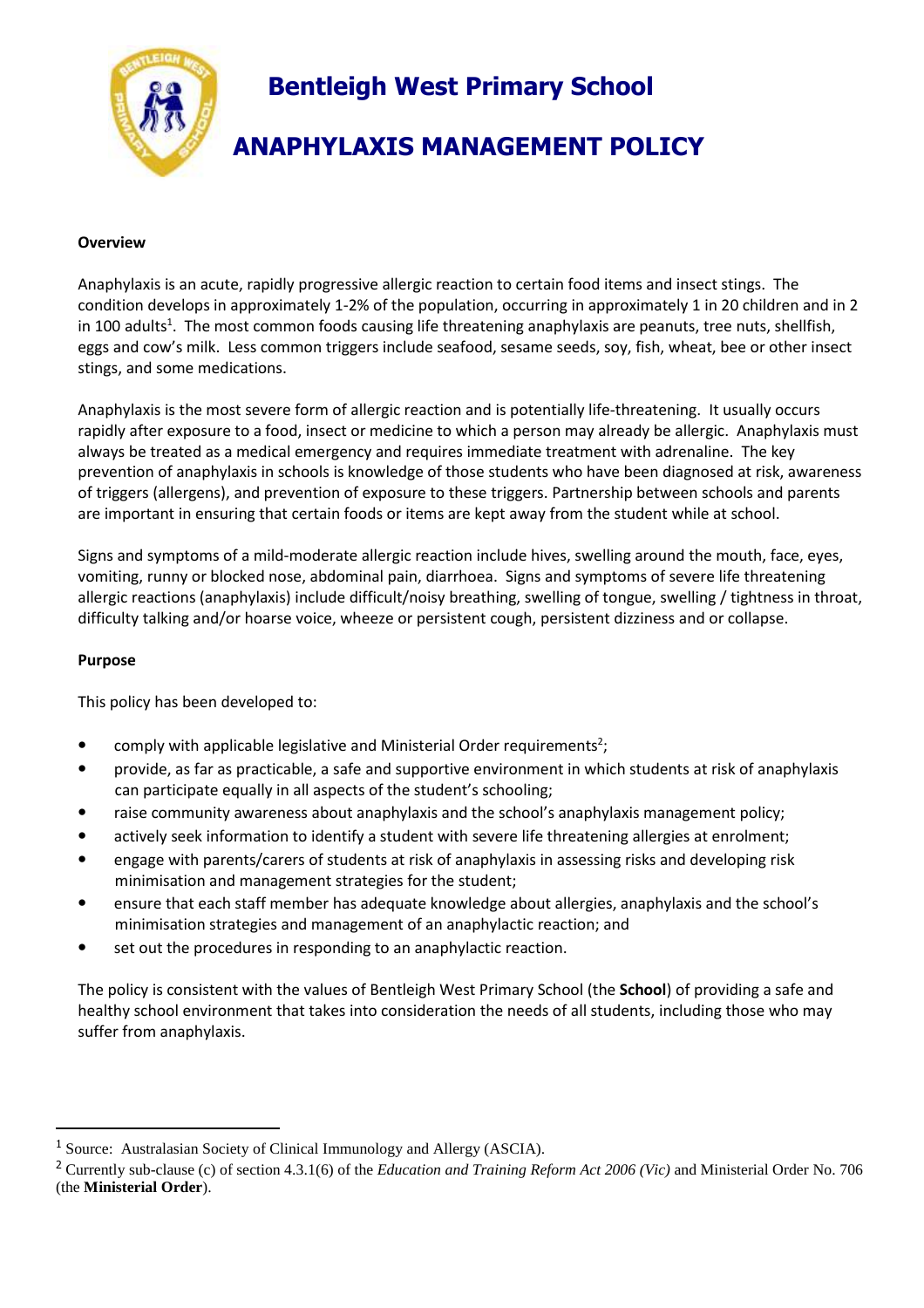### **Guidelines**

An individual management plan must be developed, in consultation with the student's parents, for any student who has been diagnosed by a medical practitioner as being at risk of anaphylaxis.

Management of students with anaphylaxis is a joint responsibility of parents and the School staff.

Parents must keep the School fully informed, in writing, of current medical issues related to their child and participate in the development of the individual management plan.

The School recognises and acts on its responsibility for informing the School community of the condition and seeking co-operation from parents and students in minimising the risk to these students.

<span id="page-1-0"></span>Staff training and briefings are undertaken as required by Department of Education and Training (**Department**) regulations (refer to the linked document entitled 'Anaphylaxis Guidelines for Victorian Schools<sup>3</sup>).

#### **Implementation**

The School will fully comply with Ministerial Order 706 and guidelines related to anaphylaxis management in schools as published and amended by the Department from time to time.

### *Individual Anaphylaxis Management Plan*

The Principal will ensure that an Individual Anaphylaxis Management Plan is developed, in consultation with the student's parents, for any student attending the School who has been diagnosed by a medical practitioner as being at risk of anaphylaxis.

The Individual Anaphylaxis Management Plan will be in place as soon as practicable:

- after the student enrols where the risk of anaphylaxis is pre-existing, and in all cases before the student's first day of school; or
- after the student is diagnosed as being at risk of anaphylaxis.

The Individual Anaphylaxis Management Plan will set out the following<sup>4</sup>:

- information about the student's medical condition that relates to allergy and the potential for an anaphylactic reaction, including the type of allergy or allergies the student has (based on a diagnosis from a medical practitioner);
- an emergency procedures action plan in a format approved by the Australasian Society of Clinical Immunology and Allergy (**ASCIA**) (**ASCIA Action Plan**), provided by the parents of the student and that:
	- sets out the emergency procedures to be taken in the event of an allergic reaction; and
	- is signed by a medical practitioner who was treating the child on the date the practitioner signs the ASCIA Action Plan;
- strategies to minimise the risk of exposure to known and notified allergens while the student is under the care or supervision of School staff<sup>5</sup>, for in-school and out-of-school settings including in the school yard, at camps and excursions, or at special events conducted, organised or attended by the School;
- a current colour photograph of the student;
- the name and phone number of the student's parents and medical practitioner;

 $\overline{a}$ 

<sup>3</sup> <http://www.education.vic.gov.au/school/teachers/health/Pages/anaphylaxisschl.aspx>

<sup>4</sup> A template of an Individual Anaphylaxis Management Plan can be found at Appendix 3 of the Anaphylaxis Guidelines for Victorian Schools (refer to footnote [3\)](#page-1-0).

<sup>5</sup> As defined in clause 5.9 of the Ministerial Order.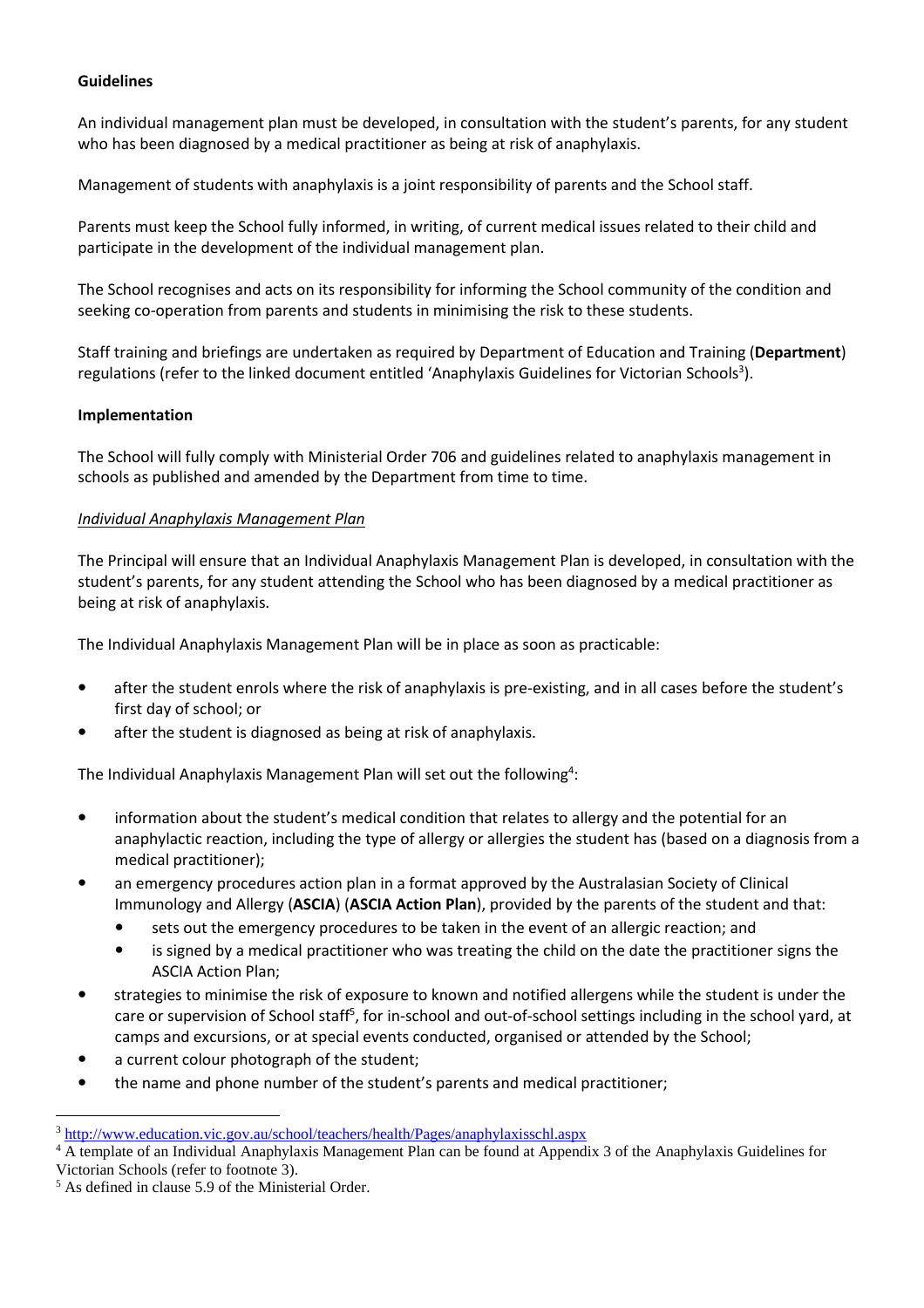- the student's emergency contact details; and
- information on where the student's adrenaline autoinjector and/or medication will be stored.

School staff will then implement and monitor the student's Individual Anaphylaxis Management Plan.

Copies of each student's Individual Anaphylaxis Management Plan will be kept in the following locations: student's classroom, the office, sickbay, staffroom and canteen.

The School will review the student's Individual Anaphylaxis Management Plan, in consultation with the student's parents, in all of the following circumstances:

- annually;
- if the student's medical condition, insofar as it relates to allergy and the potential for an anaphylactic reaction, changes;
- immediately after the student has an anaphylactic reaction at School; and
- prior to the student participating in any off-site activities, such as camps and excursions, or at special events conducted, organised or attended by the School (e.g. class parties, fetes, incursions).

It is the responsibility of the parents of a student diagnosed at risk of anaphylaxis to:

- provide the School with the ASCIA Action Plan;
- ensure the ASCIA Action Plan is updated by a medical practitioner and re-issued every 12 months as recommended by ASCIA;
- inform the School in writing if their child's medical condition, insofar as it relates to allergy and the potential for an anaphylactic reaction, changes and, if relevant, provide an updated ASCIA Action Plan;
- provide an up to date photo for the ASCIA Action Plan when the plan is provided to the School and when it is reviewed;
- provide the School with an adrenaline autoinjector<sup>6</sup> (such as an EpiPen or AnaPen) and other medication (e.g. asthma reliever medication) for the student that is current and not expired for their child and replace any adrenaline autoinjector or other medication before its expiry date;
- implement their own risk minimisation strategies on School grounds where food is consumed after school hours or during School events; and
- provide alternative safe eating treats for their child to enjoy during class birthday and other classroom celebrations.

# *Risk Minimisation and Prevention Strategies*

The School will put in place and implement the risk minimisation and prevention strategies contained in Attachment 1 of this policy for all in-school and out-of-school settings which include (but are not limited to) the following:

- during classroom activities (including class rotations, specialist and elective classes);
- between classes and other breaks;
- at the canteen:

 $\overline{a}$ 

- during recess and lunchtimes;
- before and after school; and
- special events including incursions, sports, cultural days, fetes or class parties, excursions and camps.

<sup>6</sup> As defined in clause 5.3 of the Ministerial Order.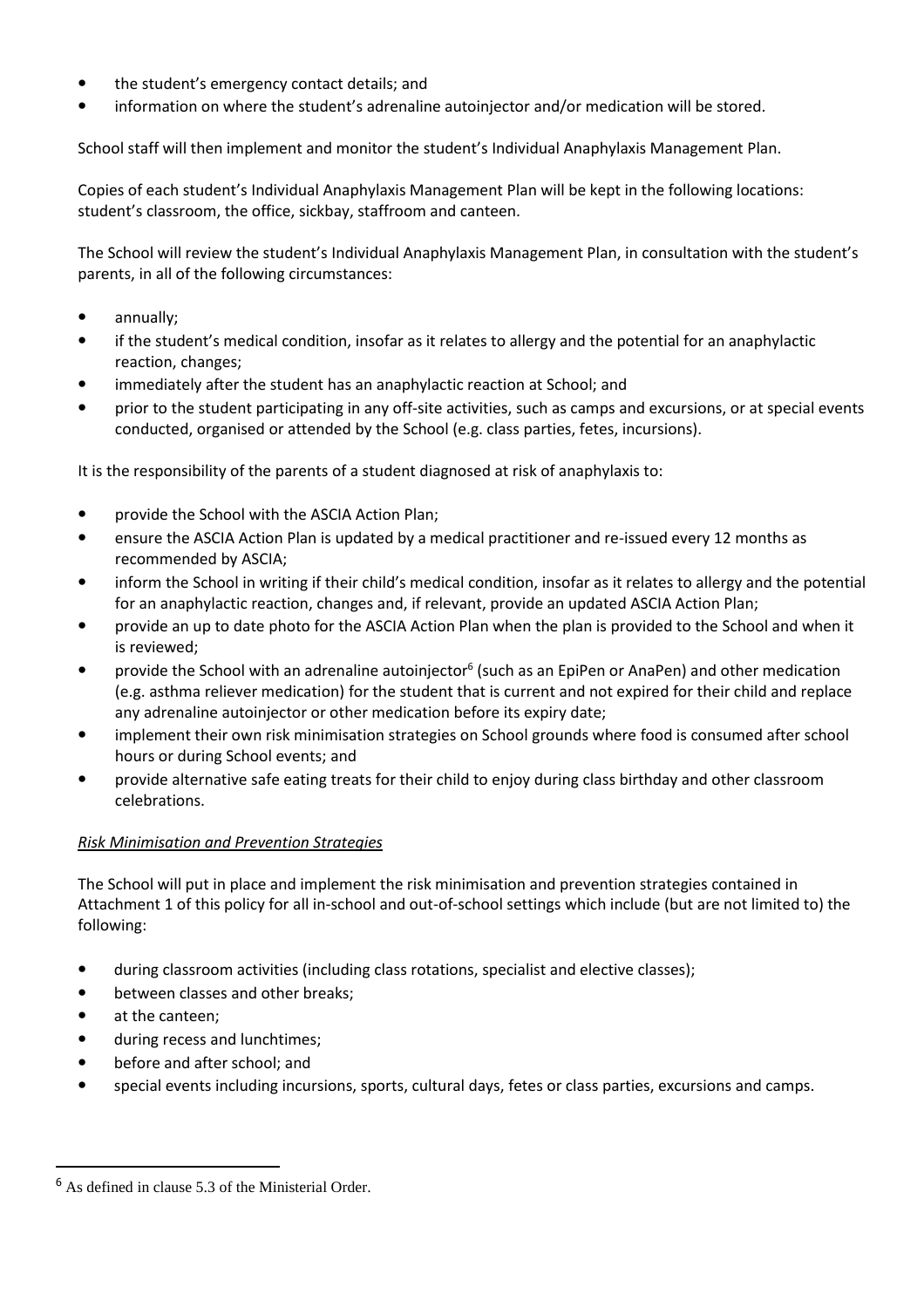The School will not ban certain types of foods (e.g. nuts) as it is not practicable to do so. However, the School will request that:

- parents do not send those items to school if at all possible; and
- the canteen eliminates or reduces the likelihood of such allergens.

Further, the School will reinforce the rules about not sharing foods provided from home.

### *School Management and Emergency Response Procedures to an Anaphylactic Reaction*

In the event of an anaphylactic reaction, the emergency response procedures contained in Attachment 2 of this policy must be followed, together with the School's general first aid and emergency response procedures and the student's ASCIA Action Plan.

When a student diagnosed at risk of anaphylaxis is under the care or supervision of the School outside of normal class activities, including in the school yard, at camps and excursions, or at special event conducted, organised or attended by the School, the Principal will ensure that there is a sufficient number of School staff present who have successfully completed an Anaphylaxis Management Training Course in the previous three years (see 'Staff Training' below).

# *Adrenaline Autoinjectors for General Use*

The Principal will arrange for the purchase of additional adrenaline autoinjector(s) for general use and as a back up to those supplied by parents.

The Principal will determine the number and type of additional adrenaline autoinjector(s) for general use required. In doing so, the Principal will take into account the following relevant considerations:

- the number of students enrolled at the School who have been diagnosed as being at risk of anaphylaxis;
- the accessibility of adrenaline autoinjectors that have been provided by Parents of students who have been diagnosed as being at risk of anaphylaxis;
- the availability of a sufficient supply of adrenaline autoinjectors for general use in specified locations at the School, including in the school yard, and at excursions, camps and special events conducted or organised by the School; and
- the adrenaline autoinjectors for general use have a limited life, usually expiring within 12-18 months, and will need to be replaced at the School's expense, either at the time of use or expiry, whichever is first.

# *Communication Plan*

A communication plan to provide information to all School staff, students and parents about anaphylaxis and the School's Anaphylaxis Management Policy (**Communication Plan**) is contained in Attachment 3.

The Communication Plan includes strategies for advising School staff, students and parents about how to respond to an anaphylactic reaction by a student in various environments including:

- during normal school activities including in the classroom, in the school yard, in all School buildings and sites including gymnasiums and halls; and
- during off-site or out of school activities, including on excursions, school camps and at special events conducted or organised by the School.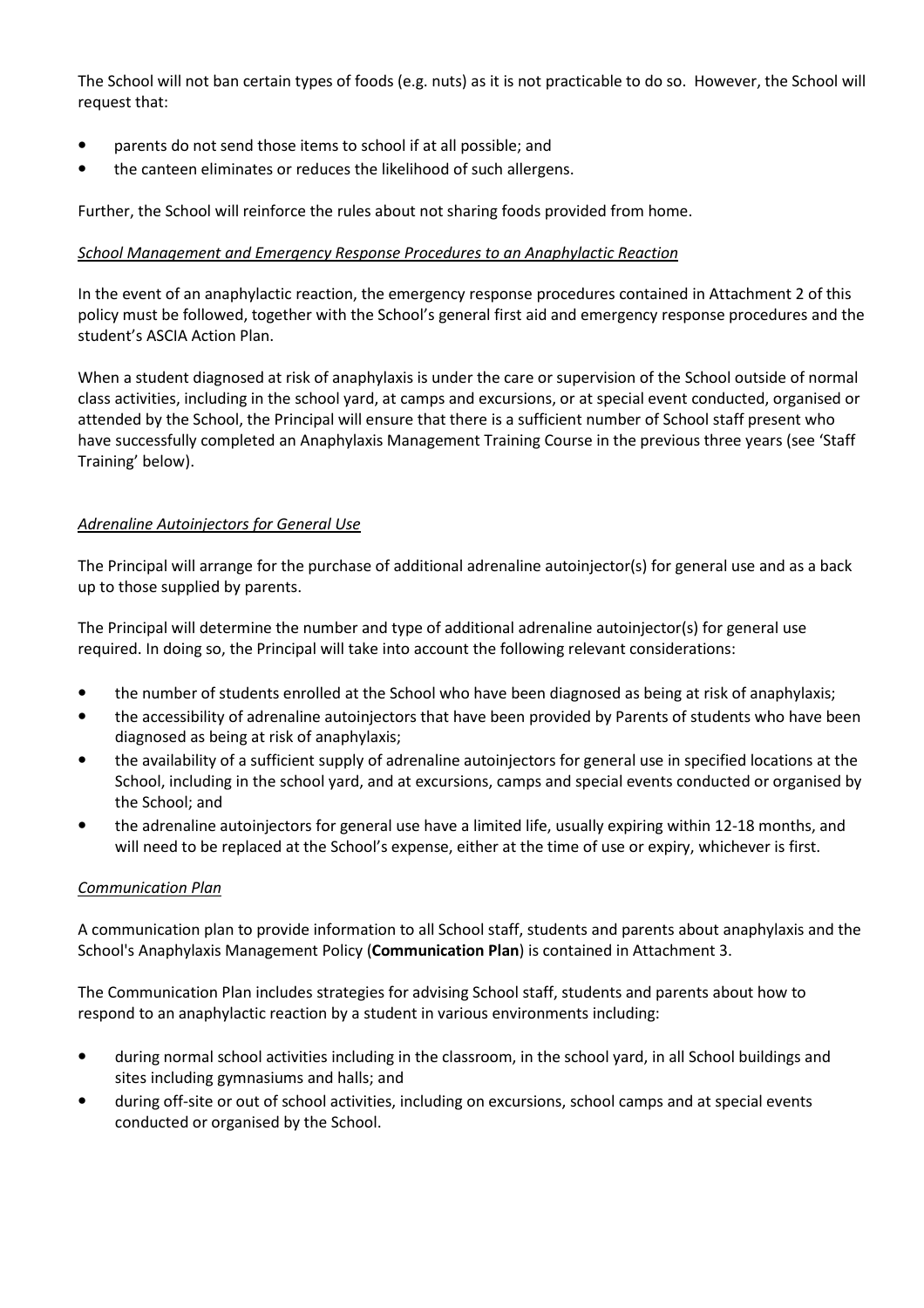The Communication Plan includes:

- procedures to inform volunteers and CRTs of students with a medical condition that relates to allergy and the potential for anaphylactic reaction and their role in responding to an anaphylactic reaction by a student in their care;
- information about what steps will be taken to respond to an anaphylactic reaction by a student in a classroom, in the school yard, on school excursions, on school camps and special event days.

# *Staff Training*

All School staff (including canteen staff) will, in accordance with the Ministerial Order:

- have successfully completed an Anaphylaxis Management Training Course<sup>7</sup> in the previous three years. Such training should include the recognition of allergic reactions, emergency treatment, practice with adrenaline autoinjector training devices and risk minimisation strategies; and
- participate in a briefing, to occur once each semester (with the first briefing to be held at the beginning of the school year), by a staff member who has successfully completed an Anaphylaxis Management Training Course in the last 12 months, on:
	- the School's Anaphylaxis Management Policy;
	- the causes, symptoms and treatment of anaphylaxis;
	- the identities of students diagnosed at risk of anaphylaxis and where their medication is located;
	- how to use an adrenaline autoinjector, including hands on practise with a trainer adrenaline autoinjector device;
	- the School's general first aid and emergency response procedures; and
	- the location of, and access to, adrenaline autoinjectors that have been provided by parents or purchased by the School for general use.

Training will be provided to School staff as soon as practicable after the student enrols and, wherever possible, training will take place before the student's first day at the School. In the event that the relevant training has not taken place by this time, the Principal will develop an interim Individual Anaphylaxis Management Plan in consultation with the parents of any student diagnosed at risk of anaphylaxis.

Each year, if required, new School staff receive anaphylaxis management training conducted by an accredited training organisation. Training is valid for three years.

#### *Annual Risk Management Checklist*

The Principal will complete an annual Risk Management Checklist (as published and amended by the Department from time to time) to monitor compliance with the School's obligations<sup>8</sup>.

#### **Evaluation**

 $\overline{a}$ 

This policy will be reviewed as part of the School's three-year review cycle or sooner if required. This policy was last ratified by School Council in March 2020 and is due to be reviewed in March 2021.

<sup>&</sup>lt;sup>7</sup> As defined in clause 5.5 of the Ministerial Order. Accredited anaphylaxis training courses that meet the requirements of Ministerial Order 706 are Course in First Aid Management of Anaphylaxis 22099VIC and Course in Anaphylaxis Awareness 10313NAT.

<sup>&</sup>lt;sup>8</sup> A template of the Risk Management Checklist can be found at Appendix 4 of the Anaphylaxis Guidelines for Victorian Schools (refer to footnote [3\)](#page-1-0).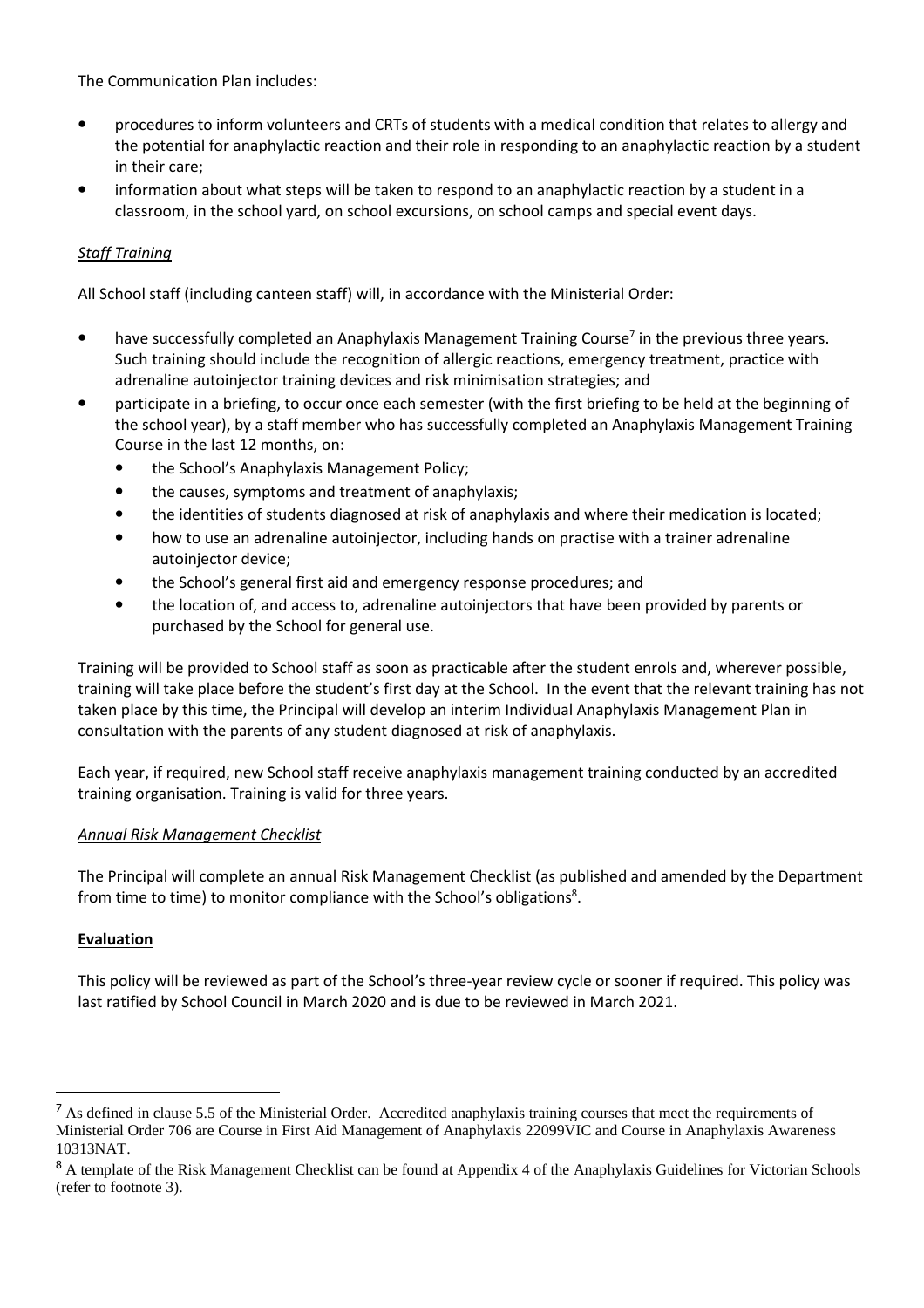### **Attachment 1 - Risk Minimisation and Prevention Strategies**

School staff have a duty of care to take reasonable steps to protect a student in their care from risks of injury that are reasonably foreseeable. Set out below are a range of specific strategies which, as a minimum, should be considered by School staff, for the purpose of developing prevention strategies for in-school and out-of-school settings to minimise the risk of incidents of anaphylaxis.

The risk minimisation and prevention strategies are reviewed at the beginning of each semester.

### *In-school settings*

School staff must determine which strategies set out below for various in-school settings are appropriate after consideration of factors such as the age of the student, the facilities and activities available at the School, and the general School environment.

| 1.<br>Keep a copy of the student's Individual Anaphylaxis Management Plan (including the ASCIA Action<br>Plan) in the classroom, even if the adrenaline autoinjector is kept in another location. Student<br>information distributed to all staff (including yard duty first aid bags).<br>2.<br>Liaise with parents about food-related activities ahead of time.<br>3.<br>Communication notice on classroom door alerting parents of known allergies.<br>Use non-food treats where possible, but if food treats are used in class then parents of students with<br>4.<br>food allergy should provide a treat box with alternative treats. Treat boxes should be clearly labelled<br>and only handled by the student. Treats for the other students in the class should not contain the<br>substance to which the student is allergic.<br>5.<br>Never give food from outside sources to a student who is at risk of anaphylaxis.<br>Recommend fruit and vegetables only for brain food.<br>6.<br>7.<br>Products labelled 'may contain traces of nuts' should not be served to students allergic to nuts.<br>Products labelled 'may contain milk or egg' should not be served to students with milk or egg allergy<br>and so forth.<br>Be aware of the possibility of hidden allergens in food and other substances used in cooking, food<br>8.<br>technology, science and art classes (e.g. egg or milk cartons, empty peanut butter jars).<br>Class teachers to seek permission from parents prior to classroom cooking experiences whilst doing<br>their best to avoid non participation from those with allergies.<br>9.<br>Ensure all cooking utensils, preparation dishes, plates, and knives and forks etc are washed and<br>cleaned thoroughly after preparation of food and cooking. Regular wiping down / cleaning of<br>classroom tables. | <b>Classrooms</b> |  |
|-----------------------------------------------------------------------------------------------------------------------------------------------------------------------------------------------------------------------------------------------------------------------------------------------------------------------------------------------------------------------------------------------------------------------------------------------------------------------------------------------------------------------------------------------------------------------------------------------------------------------------------------------------------------------------------------------------------------------------------------------------------------------------------------------------------------------------------------------------------------------------------------------------------------------------------------------------------------------------------------------------------------------------------------------------------------------------------------------------------------------------------------------------------------------------------------------------------------------------------------------------------------------------------------------------------------------------------------------------------------------------------------------------------------------------------------------------------------------------------------------------------------------------------------------------------------------------------------------------------------------------------------------------------------------------------------------------------------------------------------------------------------------------------------------------------------------------------------------------|-------------------|--|
|                                                                                                                                                                                                                                                                                                                                                                                                                                                                                                                                                                                                                                                                                                                                                                                                                                                                                                                                                                                                                                                                                                                                                                                                                                                                                                                                                                                                                                                                                                                                                                                                                                                                                                                                                                                                                                                     |                   |  |
|                                                                                                                                                                                                                                                                                                                                                                                                                                                                                                                                                                                                                                                                                                                                                                                                                                                                                                                                                                                                                                                                                                                                                                                                                                                                                                                                                                                                                                                                                                                                                                                                                                                                                                                                                                                                                                                     |                   |  |
|                                                                                                                                                                                                                                                                                                                                                                                                                                                                                                                                                                                                                                                                                                                                                                                                                                                                                                                                                                                                                                                                                                                                                                                                                                                                                                                                                                                                                                                                                                                                                                                                                                                                                                                                                                                                                                                     |                   |  |
|                                                                                                                                                                                                                                                                                                                                                                                                                                                                                                                                                                                                                                                                                                                                                                                                                                                                                                                                                                                                                                                                                                                                                                                                                                                                                                                                                                                                                                                                                                                                                                                                                                                                                                                                                                                                                                                     |                   |  |
|                                                                                                                                                                                                                                                                                                                                                                                                                                                                                                                                                                                                                                                                                                                                                                                                                                                                                                                                                                                                                                                                                                                                                                                                                                                                                                                                                                                                                                                                                                                                                                                                                                                                                                                                                                                                                                                     |                   |  |
|                                                                                                                                                                                                                                                                                                                                                                                                                                                                                                                                                                                                                                                                                                                                                                                                                                                                                                                                                                                                                                                                                                                                                                                                                                                                                                                                                                                                                                                                                                                                                                                                                                                                                                                                                                                                                                                     |                   |  |
|                                                                                                                                                                                                                                                                                                                                                                                                                                                                                                                                                                                                                                                                                                                                                                                                                                                                                                                                                                                                                                                                                                                                                                                                                                                                                                                                                                                                                                                                                                                                                                                                                                                                                                                                                                                                                                                     |                   |  |
|                                                                                                                                                                                                                                                                                                                                                                                                                                                                                                                                                                                                                                                                                                                                                                                                                                                                                                                                                                                                                                                                                                                                                                                                                                                                                                                                                                                                                                                                                                                                                                                                                                                                                                                                                                                                                                                     |                   |  |
|                                                                                                                                                                                                                                                                                                                                                                                                                                                                                                                                                                                                                                                                                                                                                                                                                                                                                                                                                                                                                                                                                                                                                                                                                                                                                                                                                                                                                                                                                                                                                                                                                                                                                                                                                                                                                                                     |                   |  |
|                                                                                                                                                                                                                                                                                                                                                                                                                                                                                                                                                                                                                                                                                                                                                                                                                                                                                                                                                                                                                                                                                                                                                                                                                                                                                                                                                                                                                                                                                                                                                                                                                                                                                                                                                                                                                                                     |                   |  |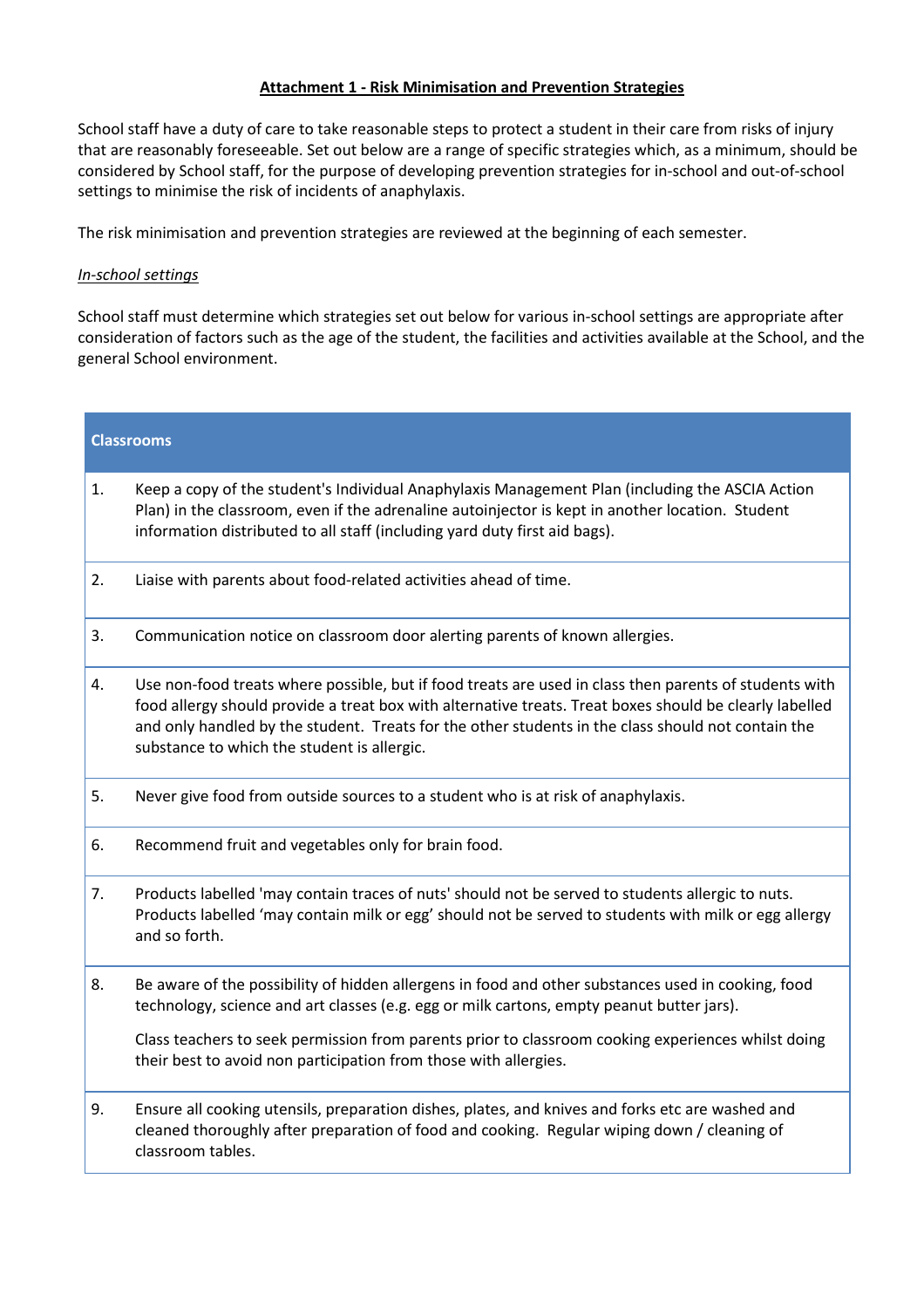#### **Classrooms**

- 10. Have regular discussions with students about the importance of washing hands, eating their own food and not sharing food. Ensure students wash their hands after eating snacks / lunch.
- 11. A designated staff member should inform casual relief teachers (**CRTs**), specialist teachers and volunteers of the names of any students at risk of anaphylaxis, the location of each student's Individual Anaphylaxis Management Plan and adrenaline autoinjector, the School's Anaphylaxis Management Policy, and each individual person's responsibility in managing an incident (e.g. seeking a trained staff member). Folders containing such information are distributed to CRTs and specialist teachers. Volunteers are always under the supervision of a trained member of staff.
- 12. Class teachers to include student allergy information on transition reports for the following year's teacher so they are well informed prior to day 1 of a new year.
- 13. Year group leaders to communicate known food allergies and policy at Information Nights to make families aware at the start of the year.

#### **Canteen**

- 1. Canteen staff (whether internal or external) should be able to demonstrate satisfactory training in food allergen management and its implications on food-handling practices, including knowledge of the major food allergens triggering anaphylaxis, cross-contamination issues specific to food allergy and label reading. Refer to:
	- 'Safe Food Handling' in the School Policy and Advisory Guide, available at: <http://www.education.vic.gov.au/school/principals/spag/governance/pages/foodhandling.aspx>
	- Helpful resources for food services: <https://www.allergyfacts.org.au/how-to-manage/food-industry/food-service>
- 2. Canteen staff, including volunteers, should be briefed about students at risk of anaphylaxis.
- 3. Display the student's name and photo in the canteen as a reminder to School staff.
- 4. Products labelled 'may contain traces of nuts' should not be served to students allergic to nuts.
- 5. Canteen should provide a range of healthy meals/products that exclude peanut or other nut products in the ingredient list or a 'may contain...' statement.
- 6. Make sure that tables and surfaces are wiped down with warm soapy water regularly.
- 7. Be wary of contamination of other foods when preparing, handling or displaying food. For example, a tiny amount of butter or peanut butter left on a knife and used elsewhere may be enough to cause a severe reaction in someone who is at risk of anaphylaxis from cow's milk products or peanuts.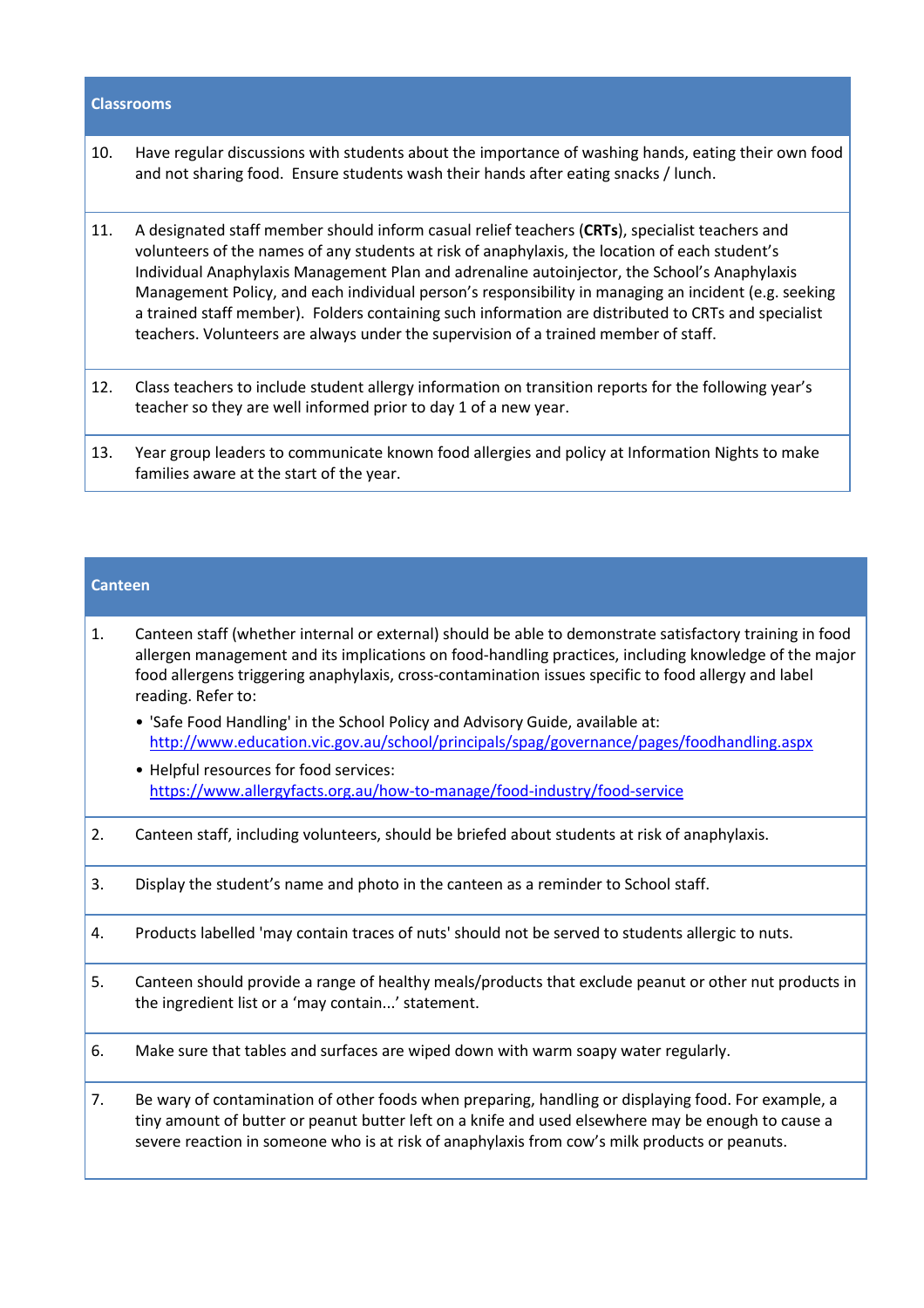# **Canteen**

8. Each new menu, the canteen should publish a list of known foods on the menu which may pose a risk or contain known allergens.

| Yard |                                                                                                                                                                                                                                                                                                                                          |
|------|------------------------------------------------------------------------------------------------------------------------------------------------------------------------------------------------------------------------------------------------------------------------------------------------------------------------------------------|
| 1.   | Yard duty folders carry information on students who are at risk of anaphylaxis. Staff members to take<br>their mobile phones out on duty. In an emergency, the staff member calls the office or staffroom. The<br>student's adrenaline autoinjector is then taken immediately to the student.                                            |
| 2.   | When a student is at risk of anaphylaxis, sufficient School staff on yard duty must be trained in the<br>administration of the adrenaline autoinjector to be able to respond quickly to an anaphylactic reaction<br>if needed.                                                                                                           |
| 3.   | The adrenaline autoinjector and each student's Individual Anaphylaxis Management Plan are easily<br>accessible from the yard, and staff should be aware of their exact location.                                                                                                                                                         |
| 4.   | A Communication Plan is in place so the student's medical information and medication can be<br>retrieved quickly if a reaction occurs in the yard. All staff on yard duty must be aware of the School's<br>Emergency Response Procedures and how to notify the general office/first aid team of an anaphylactic<br>reaction in the yard. |
| 5.   | Yard duty staff must also be able to identify, by face, those students at risk of anaphylaxis.                                                                                                                                                                                                                                           |
| 6.   | Students with anaphylactic responses to insects should be encouraged to stay away from water or<br>flowering plants. School staff should liaise with Parents to encourage students to wear light or dark<br>rather than bright colours, as well as closed shoes and long-sleeved garments when outdoors.                                 |
| 7.   | Keep lawns and clover mowed and outdoor bins covered.                                                                                                                                                                                                                                                                                    |
| 8.   | Students should keep drinks and food covered while outdoors.                                                                                                                                                                                                                                                                             |
| 9.   | Providing alternative tasks during pick up rubbish days or provide those with allergies with tongs /<br>protective gloves.                                                                                                                                                                                                               |
| 10.  | The School will avoid the planting of 'bee' attracting plants / fauna within the school grounds.<br>Trimming of overhanging tree branches and foliage from neighbouring properties.                                                                                                                                                      |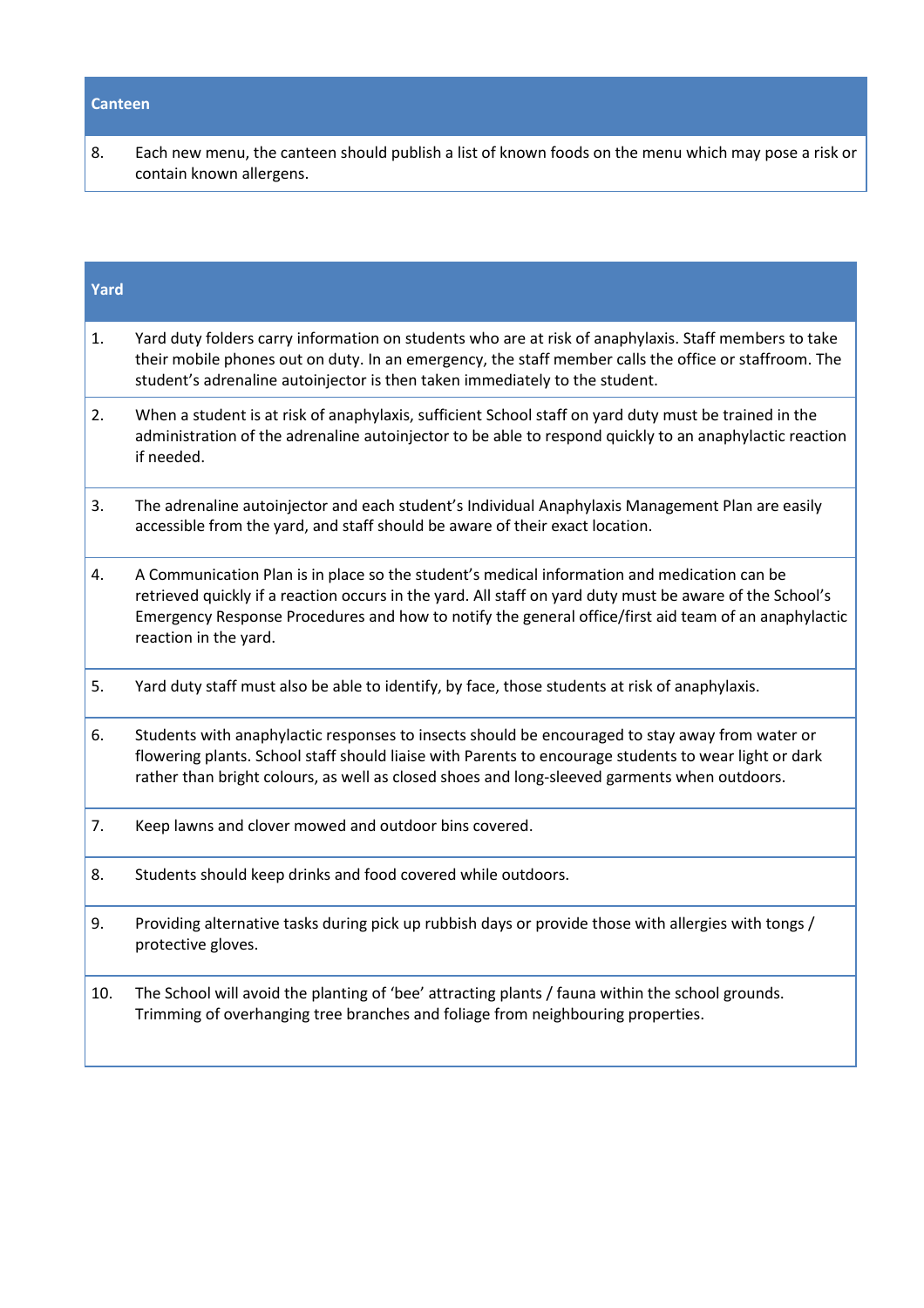**Special events (e.g. sporting events, incursions, class parties)**

1. Sufficient School staff supervising the special event must be trained in the administration of an adrenaline autoinjector to be able to respond quickly to an anaphylactic reaction if required.

| 2. | School staff should avoid using food in activities or games, including as rewards.                                                                                                                                                                                |
|----|-------------------------------------------------------------------------------------------------------------------------------------------------------------------------------------------------------------------------------------------------------------------|
| 3. | For special occasions, School staff should consult parents in advance to either develop an alternative<br>food menu or request the parents to send a meal for the student.                                                                                        |
| 4. | Parents of other students should be informed in advance about foods that may cause allergic reactions<br>in students at risk of anaphylaxis and request that they avoid providing students with treats whilst they<br>are at School or at a special School event. |
| 5. | Party balloons should not be used if any student is allergic to latex.                                                                                                                                                                                            |

#### *Out-of-school settings*

School staff must determine which strategies set out below for various in-school settings are appropriate after consideration of factors such as the age of the student, the facilities and activities available at the School, and the general School environment.

The class teacher will bring the student's adrenaline autoinjector pen to the event. If another teacher is supervising the student, the class teacher will be responsible for briefing the supervising teacher and delivering the adrenaline autoinjector to the supervising teacher. [If the child is not provided with an adrenaline autoinjector then they will not be able to attend sport or excursions]

Plan for appropriate supervision of students at risk of anaphylaxis at all times. Ensure that:

- there are sufficient School staff attending the excursion who have been trained;
- there is an appropriate level of supervision of anaphylactic students throughout the trip, particularly at times when they are taking mediation and eating food;
- there will be capacity for adequate supervision of any affected student(s) requiring medical treatment, and that adequate supervision of other students will be available;
- staff/student ratios are maintained during the trip, including in the event of an emergency where the students may need to be separated.

#### **Field trips/excursions/sporting events**

1. Sufficient School staff supervising the special event must be trained in the administration of an adrenaline autoinjector and be able to respond quickly to an anaphylactic reaction if required.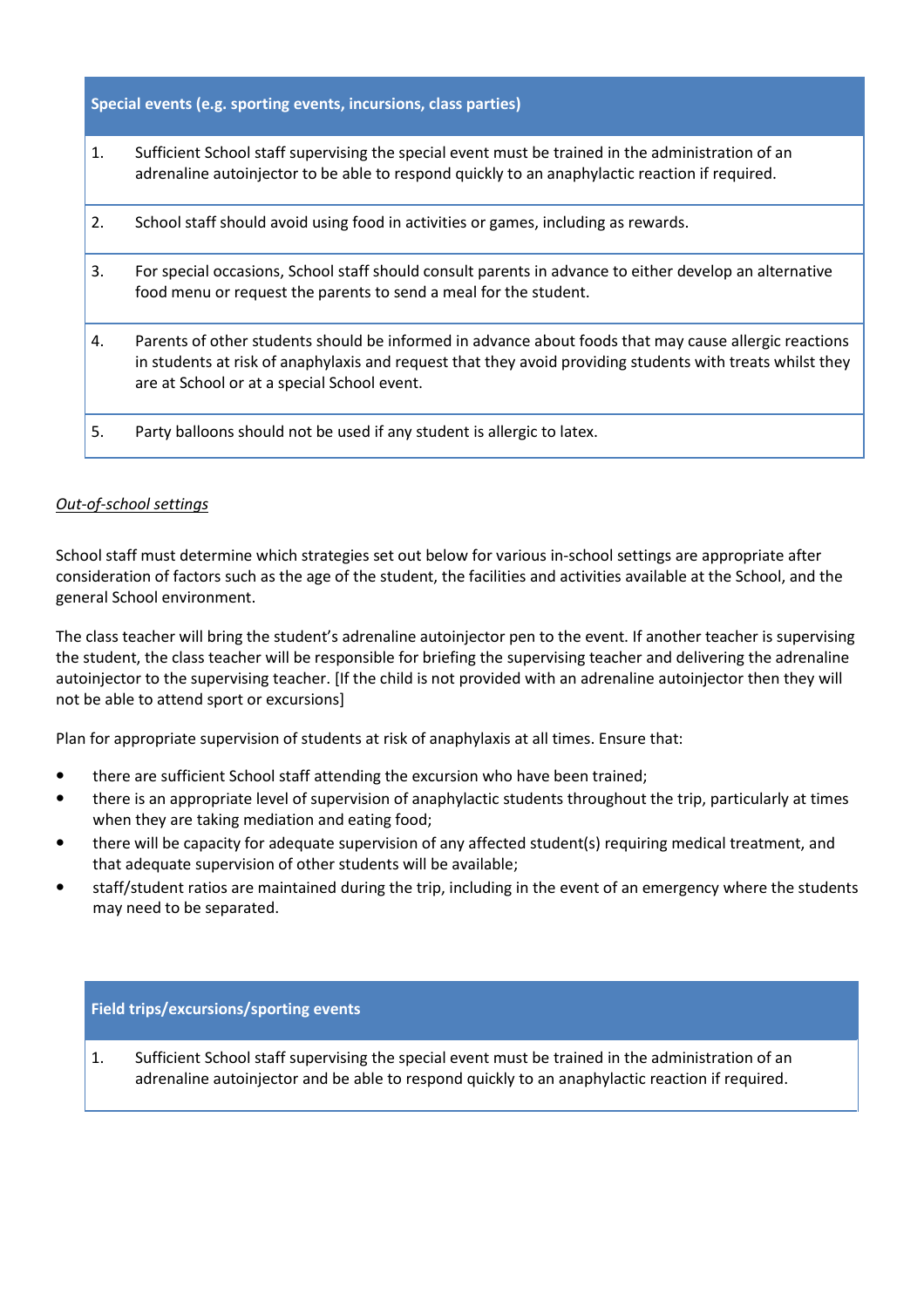### **Field trips/excursions/sporting events**

- 2. A School staff member or team of School staff trained in the recognition of anaphylaxis and the administration of the adrenaline autoinjector must accompany any student at risk of anaphylaxis on field trips or excursions.
- 3. School staff should avoid using food in activities or games, including as rewards.
- 4. The adrenaline autoinjector and a copy of the Individual Anaphylaxis Management Plan for each student at risk of anaphylaxis should be easily accessible and School staff must be aware of their exact location.
- 5. For each field trip, excursion etc, a risk assessment should be undertaken for each individual student attending who is at risk of anaphylaxis. The risks may vary according to the number of anaphylactic students attending, the nature of the excursion/sporting event, size of venue, distance from medical assistance, the structure of excursion and corresponding staff-student ratio.

All School staff members present during the field trip or excursion need to be aware of the identity of any students attending who are at risk of anaphylaxis and be able to identify them by face. If a student is placed in a group, the student must be in the group with the trained teacher. Parents/volunteers for excursions/camp must be aware of the students who are at risk however they are not to administer the injection as they may not be trained.

- 6. The School should consult parents of anaphylactic students in advance to discuss issues that may arise; to develop an alternative food menu; or request the parents provide a meal (if required).
- 7. Parents may wish to accompany their child on field trips and/or excursions. This should be discussed with parents as another strategy for supporting the student who is at risk of anaphylaxis.
- 8. Prior to the excursion taking place School staff should consult with the student's parents and medical practitioner (if necessary) to review the student's Individual Anaphylaxis Management Plan to ensure that it is up to date and relevant to the particular excursion activity.

#### **Camps and remote settings**

- 1. Prior to engaging a camp owner/operator's services the School should make enquiries as to whether it can provide food that is safe for anaphylactic students. If a camp owner/operator cannot provide this confirmation to the School, then the School should consider using an alternative service provider.
- 2. The camp cook should be able to demonstrate satisfactory training in food allergen management and its implications on food-handling practices, including knowledge of the major food allergens triggering anaphylaxis, cross-contamination issues specific to food allergy and label reading.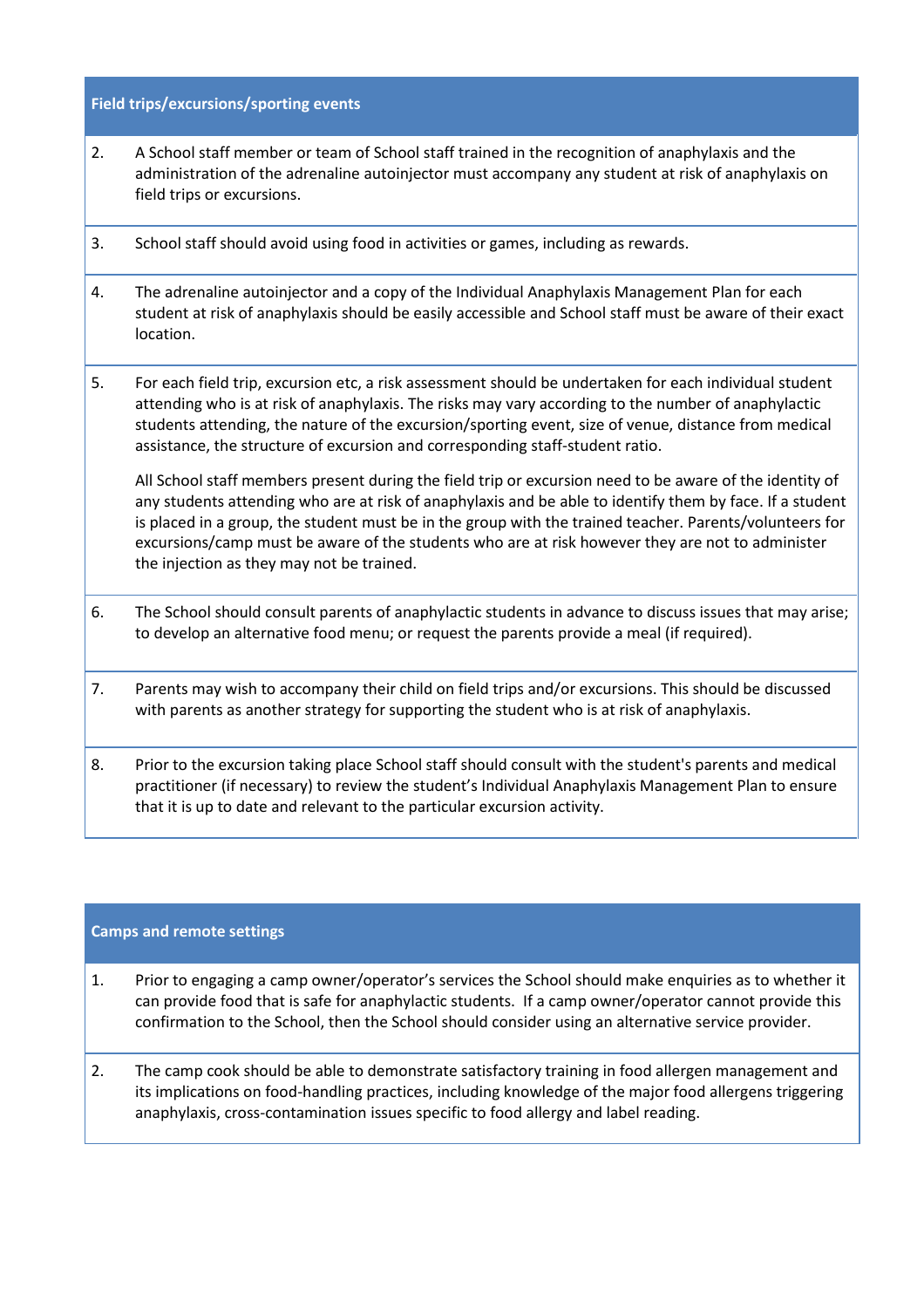#### **Camps and remote settings**

- 3. The School must not sign any written disclaimer or statement from a camp owner/operator that indicates that the owner/operator is unable to provide food which is safe for students at risk of anaphylaxis. The School has a duty of care to protect students in its care from reasonably foreseeable injury and this duty cannot be delegated to any third party.
- 4. The School will conduct a risk assessment and develop a risk management strategy for students at risk of anaphylaxis. This should be developed in consultation with parents of students at risk of anaphylaxis and camp owners/operators prior to the camp dates.
- 5. School staff should consult with parents of students at risk of anaphylaxis and the camp owner/operator to ensure that appropriate risk minimisation and prevention strategies and processes are in place to address an anaphylactic reaction should it occur. If these procedures are deemed to be inadequate, further discussions, planning and implementation will need to be undertaken.
- 6. If the School has concerns about whether the food provided on a camp will be safe for students at risk of anaphylaxis, it will also consider alternative means for providing food for those students.
- 7. Use of substances containing allergens should be avoided where possible.
- 8. Camps should avoid stocking peanut or tree nut products, including nut spreads. Products that at risk of anaphylaxis, it will also consider alternative means for providing food for those student
- 9. The student's adrenaline autoinjector, Individual Anaphylaxis Management Plan (including the ASCIA Action Plan) and a mobile phone must be taken on camp. If mobile phone access is not available, an alternative method of communication in an emergency must be considered (e.g. a satellite phone).
- 10. Prior to the camp taking place School staff should consult with the student's parents to review the student's Individual Anaphylaxis Management Plan to ensure that it is up to date and relevant to the circumstances of the particular camp.
- 11. School staff participating in the camp should be clear about their roles and responsibilities in the event of an anaphylactic reaction. Check the emergency response procedures that the camp provider has in place. Ensure that these are sufficient in the event of an anaphylactic reaction.
- 12. Contact local emergency services and hospitals well prior to the camp. Advise full medical conditions of students at risk, location of camp and location of any off camp activities. Ensure contact details of emergency services are distributed to all School staff as part of the emergency response procedures developed for the camp.
- 13. The School will consider taking an adrenaline autoinjector for general use on a school camp, even if there is no student at risk of anaphylaxis, as a backup device in the event of an emergency.
- 14. The School will have an adrenaline autoinjector for general use to be kept in the first aid kit and including this as part of the Emergency Response Procedures.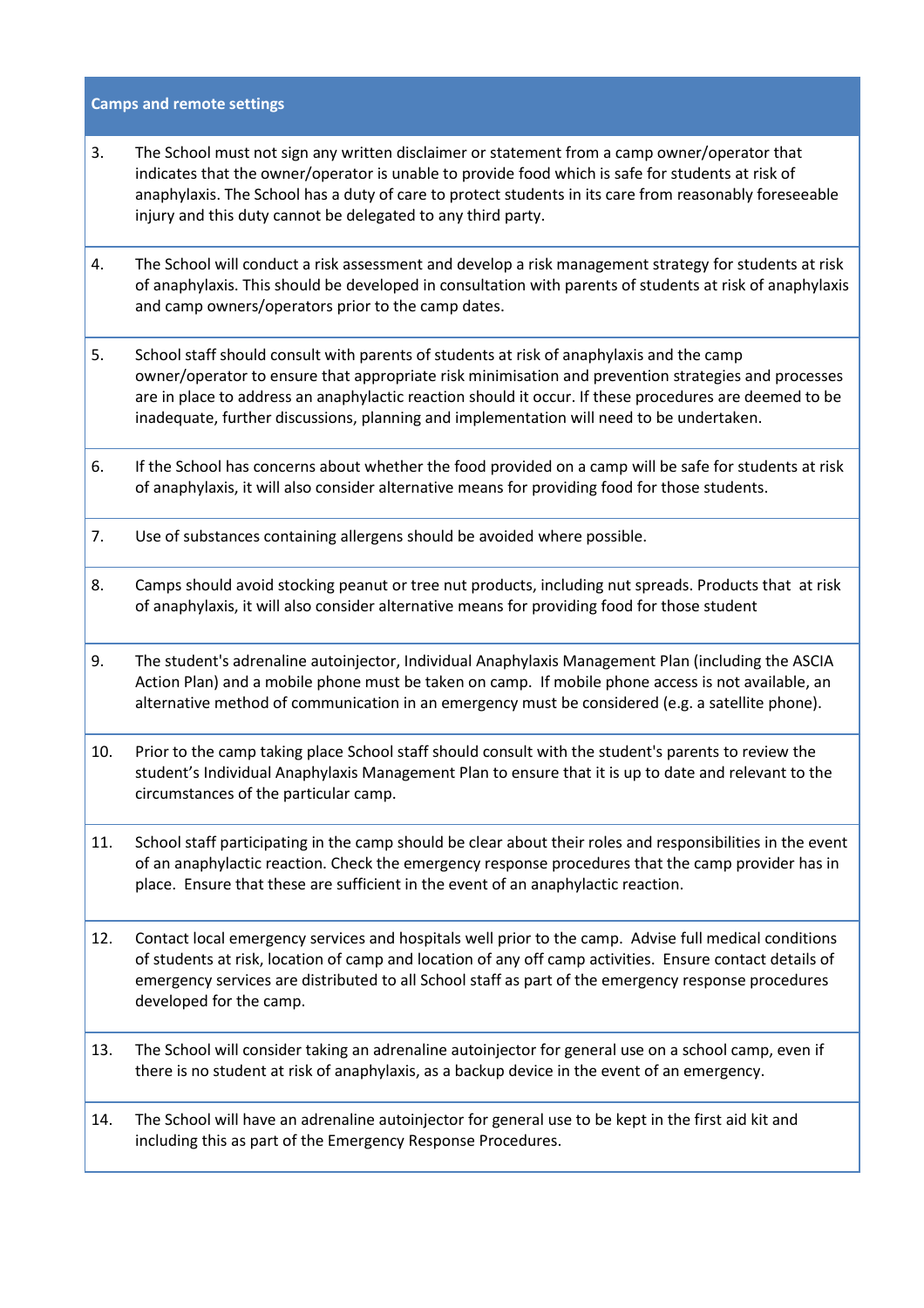**Camps and remote settings**

- 15. The adrenaline autoinjector should remain close to the student and School staff must be aware of its location at all times.
- 16. The adrenaline autoinjector should be carried in the school first aid kit; however, Schools can consider allowing students, particularly adolescents, to carry their adrenaline autoinjector on camp. All School staff still have a duty of care towards the student even if they do carry their own adrenaline autoinjector.

| 17. | Students with anaphylactic responses to insects should always wear closed shoes and long-sleeved<br>garments when outdoors and should be encouraged to stay away from water or flowering plants. |
|-----|--------------------------------------------------------------------------------------------------------------------------------------------------------------------------------------------------|
| 18. | Cooking and art and craft games should not involve the use of known allergens.                                                                                                                   |
| 19. | Consider the potential exposure to allergens when consuming food on buses and in cabins.                                                                                                         |

# *Storage of Adrenaline Autoinjectors*

Adrenaline autoinjectors for individual students, or for general use, will be stored in the Sick Bay and be able to be accessed quickly.

Adrenaline autoinjectors are stored in an unlocked location, easily accessible to staff but not accessible to students, away from direct sunlight and heat (but not in a refrigerator or freezer).

Each adrenaline autoinjector is clearly labelled with the student's name and stored with a copy of the student's ASCIA Action Plan.

Adrenaline autoinjectors for general use are clearly labelled and distinguishable from those for students at risk of anaphylaxis.

Trainer adrenaline autoinjectors (which do not contain adrenaline or a needle) are not stored in the same location due to the risk of confusion.

#### *Regular review of Adrenaline Autoinjectors*

The School will undertake regular reviews of students' adrenaline autoinjectors, and those for general use. When undertaking a review, the following factors will be checked and/or considered:

- 1. Adrenaline autoinjectors are:
	- stored correctly and be able to be accessed quickly by staff;
	- stored in an unlocked, easily accessible place away from direct sunlight and heat. They should not be stored in the refrigerator or freezer;
	- clearly labelled with the student's name, or for general use; and
	- signed in and out when taken from its usual place (e.g. for camps or excursions).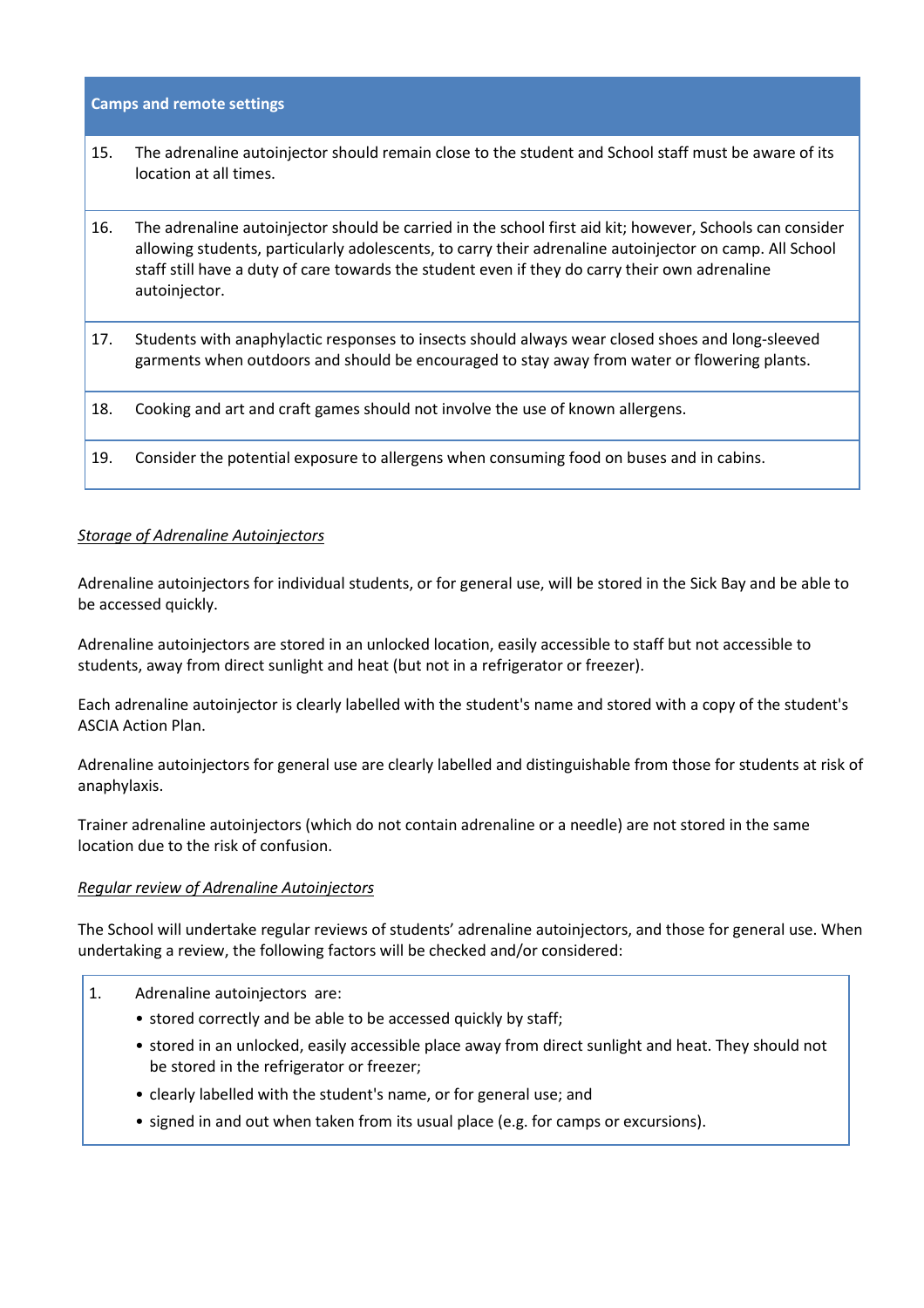| 2. | Each student's adrenaline autoinjector is distinguishable from other students' adrenaline<br>autoinjectors and medications. Adrenaline autoinjectors for general use are also clearly<br>distinguishable from students' adrenaline autoinjectors. |
|----|---------------------------------------------------------------------------------------------------------------------------------------------------------------------------------------------------------------------------------------------------|
| 3. | All School staff know where adrenaline autoinjectors are located.                                                                                                                                                                                 |
| 4. | A copy of the student's ASCIA Action Plan is kept with their adrenaline autoinjector.                                                                                                                                                             |
| 5. | Depending on the speed of past reactions, it may be appropriate to have a student's adrenaline<br>autoinjector in class or in a yard-duty bag.                                                                                                    |
| 6. | Trainer adrenaline autoinjectors (which do not contain adrenaline) are kept in a separate location<br>from students' adrenaline autoinjectors.                                                                                                    |

The School will also arrange for a designated School staff member to conduct regular reviews of the adrenaline autoinjectors to ensure they are not out of date.

If the designated staff member identifies any adrenaline autoinjectors which are out of date, they should:

- send a written reminder to the student's parents to replace the adrenaline autoinjector;
- advise the Principal that an adrenaline autoinjector needs to be replaced by a parent; and
- work with the Principal to prepare an interim Individual Anaphylaxis Management Plan pending the receipt of the replacement adrenaline autoinjector.]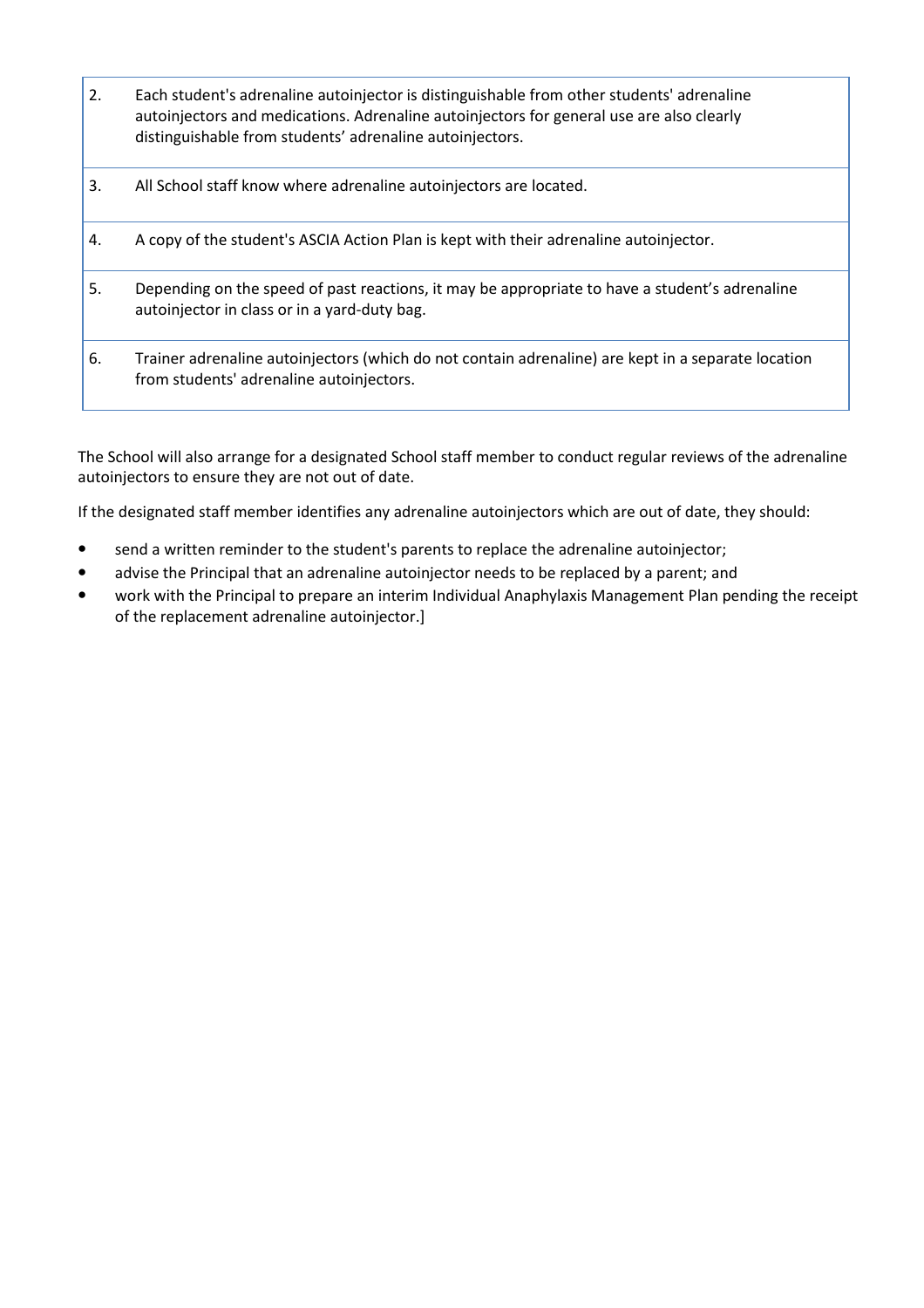### **Attachment 2 - School Management and Emergency Response Procedures to an Anaphylactic Reaction**

It is important for the School to have in place first aid and emergency response procedures that allow staff to react quickly if an anaphylactic reaction occurs, for both in-school and out-of-school settings. Drills to test the effectiveness of these procedures should be undertaken.

Such procedures are reviewed at the beginning of each semester.

# *Self-administration of the adrenaline auto injector*

The decision whether a student can carry their own adrenaline autoinjector should be made when developing the student's Individual Anaphylaxis Management Plan, in consultation with the student, student's parents and the student's medical practitioner.

Students who ordinarily self-administer their adrenaline autoinjector may not physically be able to selfadminister due to the effects of a reaction. In relation to these circumstances, School staff must administer an adrenaline autoinjector to the student, in line with their duty of care for that student.

If a student self-administers an adrenaline autoinjector, one member of the School staff member should supervise and monitor the student, and another member of the School staff should contact an ambulance (on emergency number 000/112).

If a student carries their own adrenaline autoinjector, it may be prudent to keep a second adrenaline autoinjector (provided by the parent) on-site in an easily accessible, unlocked location that is known to all School staff.

### *Responding to an incident*

Where possible, only School staff with training in the administration of the adrenaline autoinjector should administer the student's adrenaline autoinjector. However, it is imperative that an adrenaline autoinjector is administered as soon as possible after an anaphylactic reaction. Therefore, if necessary, the adrenaline autoinjector is designed to be administered by any person following the instructions in the student's ASCIA Action Plan.

It is important that in responding to an incident, the student does not stand and is not moved unless in further danger (e.g. the anaphylactic reaction was caused by a bee sting and the bee hive is close by).

# *In-School Environment*

- Classrooms the School may use classroom phones/personal mobile phones to raise the alarm that a reaction has occurred. The School may decide to utilise an emergency card system (laminated card stating anaphylaxis emergency), whereby students go to the nearest teacher, office or other predetermined point to raise an alarm which triggers getting an adrenaline autoinjector to the child and other emergency response protocols.
- Yard the School may use mobile phones, walkie talkies or a card system whilst on yard duty. Consideration needs to be given to the size of the campus, the number and age of students at risk, where first aiders will be stationed during lunch breaks etc.

In addition to planning 'how' to get an adrenaline autoinjector to a student, plans need to be in place for:

- a nominated staff member to call ambulance; and
- a nominated staff member to wait for ambulance at a designated school entrance.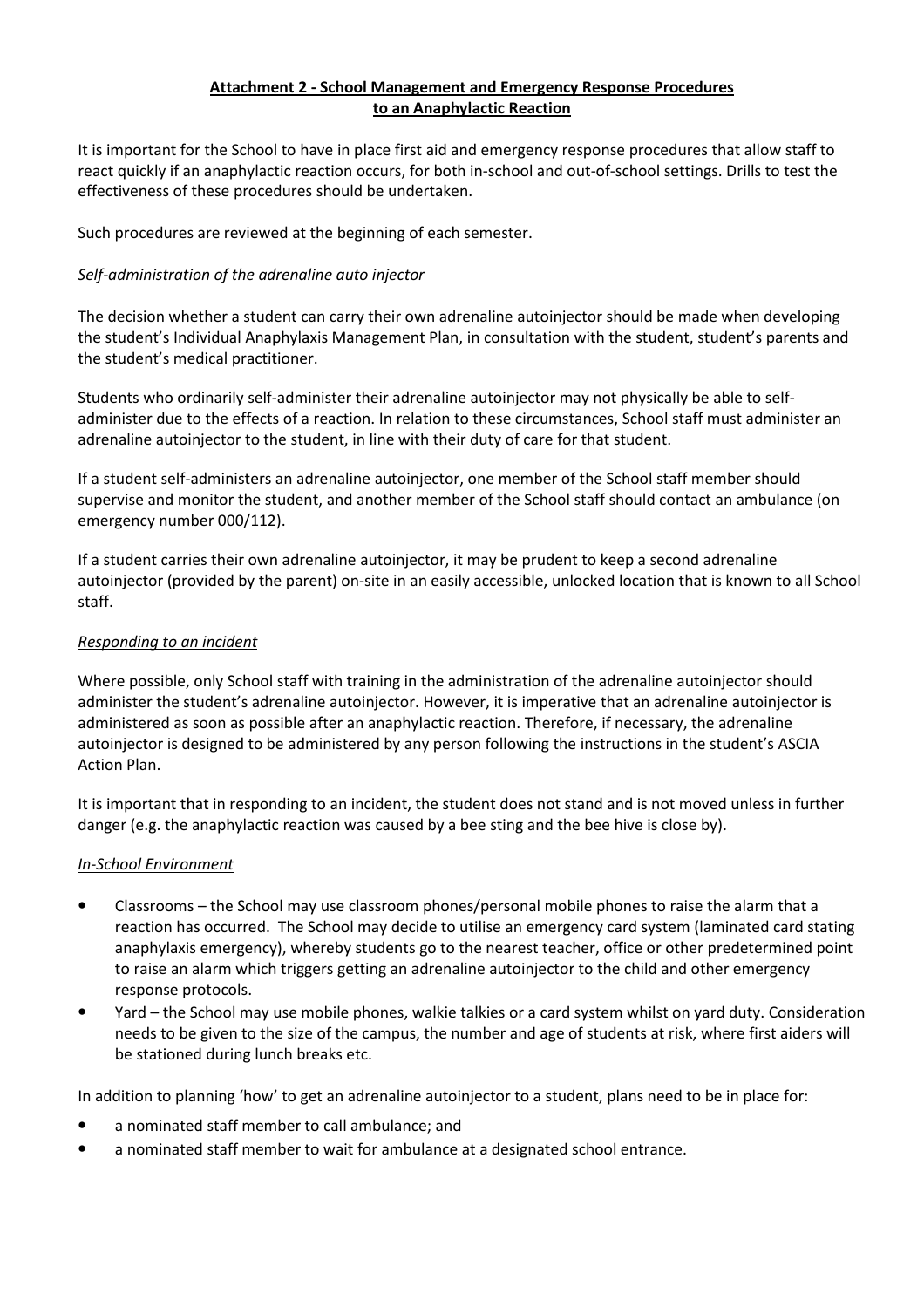### *Out-of School Environments*

- Excursions and Camps Each individual camp and excursion requires risk assessment for each individual student attending who is at risk of anaphylaxis. Therefore, emergency procedures will vary accordingly. A team of School staff trained in anaphylaxis need to attend each event, and appropriate methods of communication need to be discussed, depending on the size of excursion/camp/venue. It is imperative that the process also addresses:
	- the location of adrenaline autoinjectors (i.e. who will be carrying them). Is there a second medical kit? Who has it?
	- 'how' to get the adrenaline autoinjector to a student; and
	- 'who' will call for ambulance response, including giving detailed location details (e.g. Melway reference and best access point or camp address/GPS location).

# *Students at risk of anaphylaxis*

A member of the School staff should remain with the student who is displaying symptoms of anaphylaxis at all times. As per instructions on the ASCIA Action Plan:

'Lay the person flat. Do not allow them to stand or walk. If breathing is difficult allow them to sit.'

A member of the School staff should immediately locate the student's adrenaline autoinjector and the student's Individual Anaphylaxis Management Plan, which includes the student's ASCIA Action Plan.

The adrenaline autoinjector should then be administered following the instructions in the student's ASCIA Action Plan.

### **How to administer an EpiPen**

- 1. Remove from plastic container.
- 2. Form a fist around EpiPen and pull off the blue safety cap.
- 3. Place orange end against the student's outer mid-thigh (with or without clothing).
- 4. Push down hard until a click is heard or felt and hold in place for 3 seconds.

#### 5. Remove EpiPen.

- 6. Note the time you administered the EpiPen.
- 7. The used autoinjector must be handed to the ambulance paramedics along with the time of administration.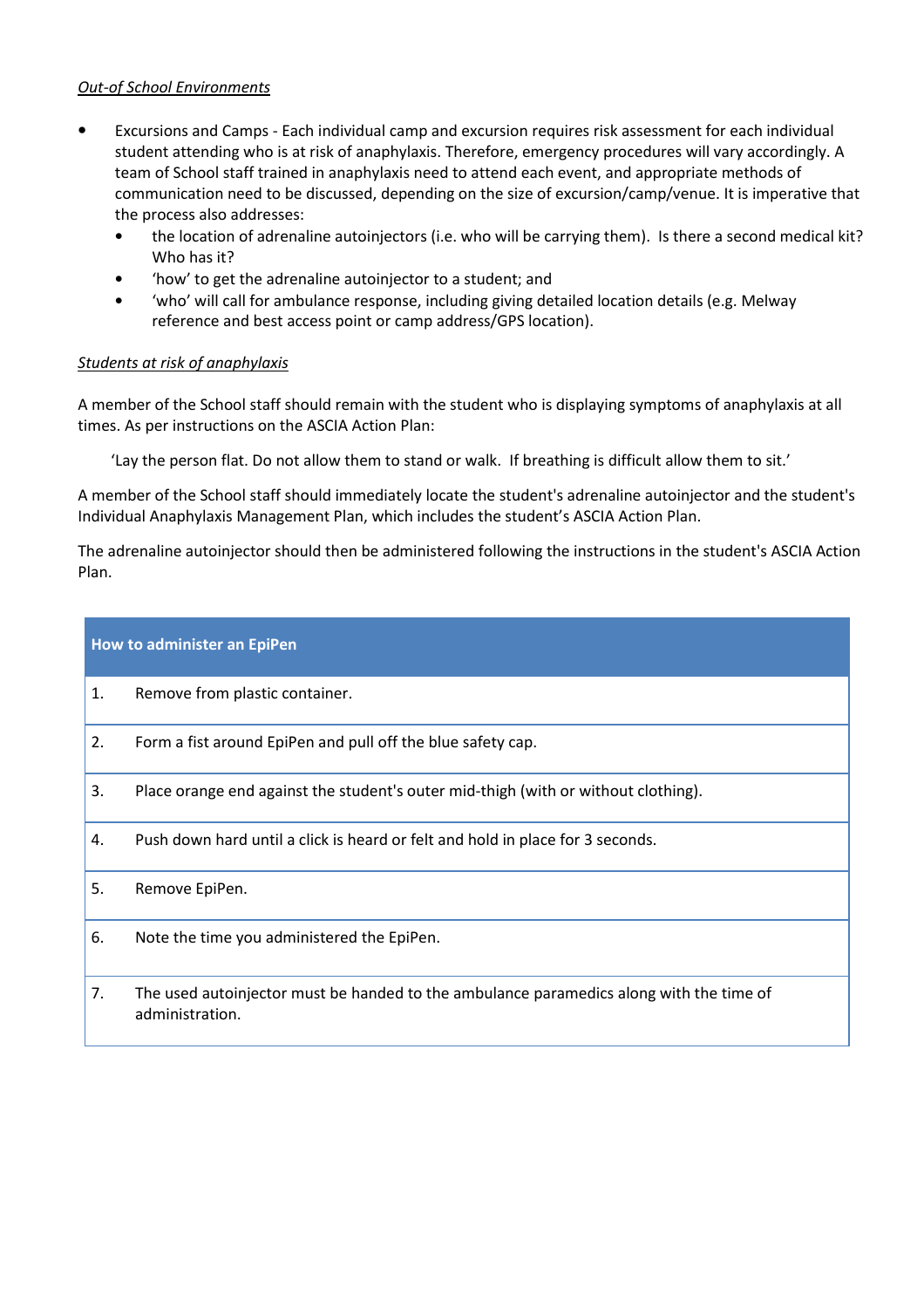### **If an adrenaline autoinjector is administered, the School must**

- 1. **Immediately** call an ambulance (000/112).
- 2. Lay the student flat and elevate their legs. Do not allow the student to stand or walk. If breathing is difficult for them, allow them to sit but not to stand.
- 3. Reassure the student experiencing the reaction as they are likely to be feeling anxious and frightened as a result of the reaction and the side-effects of the adrenaline. Watch the student closely in case of a worsening condition. Ask another member of the School staff to move other students away and reassure them elsewhere.
- 4. In the situation where there is no improvement or **severe symptoms** progress (as described in the ASCIA Action Plan), a second injection (of the same dosage) may be administered after five minutes, if a second autoinjector is available (such as the adrenaline autoinjector for general use).
- 5. **Then** contact the student's emergency contacts.
- 6. **Later,** contact Security Services Unit, Department of Education and Early Childhood Development to report the incident on 9589 6266 (available 24 hours a day, 7 days a week). A report will then be lodged on IRIS (Incident Reporting Information System). Call Worksafe and report the incident online.

#### **Always call an ambulance as soon as possible (000)**

When using a standard phone call 000 (triple zero) for an ambulance.

If you are using a GSM digital mobile phone which is out of range of your service provider, displays a message indicating emergency calls only, or does not have a SIM card, call 112.

#### *First-time reactions*

If a student has a severe allergic reaction, but has not been previously diagnosed with an allergy or being at risk of anaphylaxis, the School staff should follow the School's first aid procedures.

This should include immediately contacting an ambulance using 000.

It may also include locating and administering an adrenaline autoinjector for general use.

#### *Post-incident support*

An anaphylactic reaction can be a very traumatic experience for the student, others witnessing the reaction, and parents. In the event of an anaphylactic reaction, students and School staff may benefit from post-incident counselling, provided by the School psychologist or another person organised through the school. Specifically, the following post-incident actions will occur:

- debrief meeting with staff involved and affected;
- discussion with parents regarding incident prevention;
- review of the student's Individual Anaphylaxis Management Plan;
- implement updated risk prevention strategies.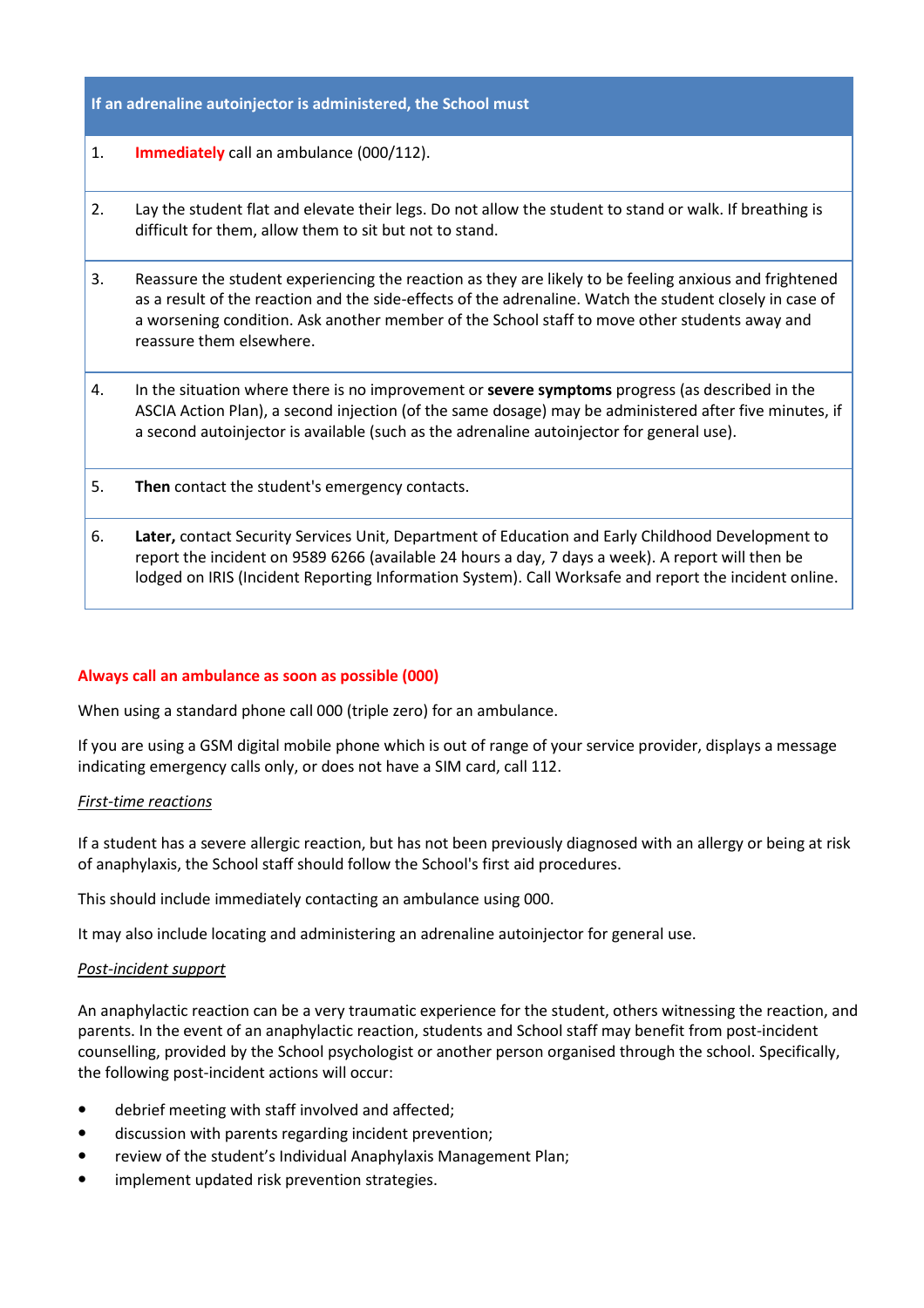# *Review*

After an anaphylactic reaction has taken place that has involved a student in the School's care and supervision, it is important that the following review processes take place.

| 1. | The adrenaline autoinjector must be replaced by the parent as soon as possible.                                                                                                                                                |
|----|--------------------------------------------------------------------------------------------------------------------------------------------------------------------------------------------------------------------------------|
| 2. | In the meantime, the Principal should ensure that there is an interim Individual Anaphylaxis<br>Management Plan should another anaphylactic reaction occur prior to the replacement adrenaline<br>autoinjector being provided. |
| 3. | If the adrenaline autoinjector for general use has been used this should be replaced as soon as<br>possible.                                                                                                                   |
| 4. | In the meantime, the Principal should ensure that there is an interim plan in place should another<br>anaphylactic reaction occur prior to the replacement adrenaline autoinjector for general use being<br>provided.          |
| 5. | The student's Individual Anaphylaxis Management Plan should be reviewed in consultation with the<br>student's parents.                                                                                                         |
| 6. | The School's Anaphylaxis Management Policy should be reviewed to ensure that it adequately<br>responds to anaphylactic reactions by students who are in the care of School staff.                                              |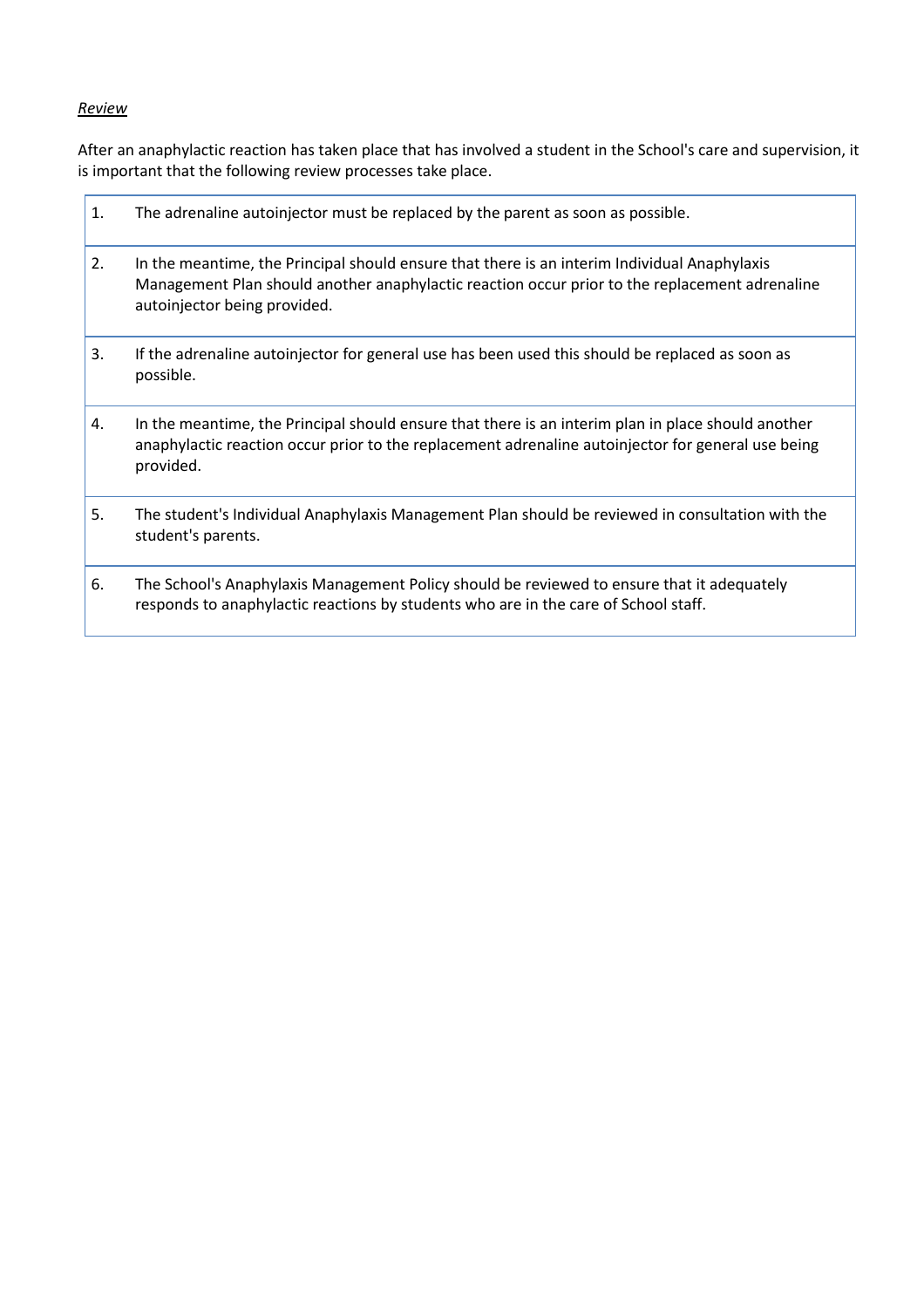# **Attachment 3 - Communication Plan**

Volunteers and CRTs of students at risk of anaphylaxis will be informed of students at risk of anaphylaxis and their role in responding to an anaphylactic reaction by a student in their care by the class teacher or the casual relief staff organiser (as applicable).

The community will be informed of anaphylaxis and the need to minimise exposure to potential allergens by simple whole school rules such as not allowing food sharing, keeping the lawns well mown, and not allowing drink cans at school.

The Anaphylaxis Management policy is available on the School's website and is reviewed regularly.

Details of students at risk of anaphylaxis are provided at the beginning of each year on the School intranet, at staff/ level meetings and at wellbeing meetings conducted with classroom teachers, the Principal, the Assistant Principal and the Level Wellbeing coordinator.

Specifically, the name and photograph of each student who has anaphylaxis will be displayed in the following locations:

- Sick Bay;
- Staffroom;
- Classrooms;
- School gym;
- in emergency folders located in the Sick Bay and Staffroom.

All yard duty folders contain summary pages of students with anaphylaxis, including a colour photo.

Class teachers are responsible for educating students in their class about the nature and effects of severe allergic reactions. Peer support is an important element of the care of students with anaphylaxis. Awareness raising occurs through the use of posters displayed in classrooms and at other strategic places within the School. Class teachers can discuss the topic with their students with a few simple messages.

The School's website displays an Anaphylaxis Response Plan (refer to Attachment 2) which defines the actions, lines of responsibility and communication in the event of a student experiencing an anaphylactic attack. This is to be developed by staff, taking into account the location of buildings in the school. Each semester, level teams, including specialists, discuss and role-play scenarios.

#### *Raising staff awareness*

# As per staff training.

In addition, it is recommended that a designated staff member(s) (e.g. Principal, Assistant Principal or First Aid Officer) be responsible for briefing all volunteers and CRTs, and new School staff (including administration and office staff, canteen staff, sessional teachers, specialist teachers) of the above information and their role in responding to an anaphylactic reaction by a student in their care.

Anaphylaxis fact sheets should also be handed out to all School staff to raise awareness about anaphylaxis.

#### *Possible signs & symptoms*

These are the general range of symptoms. Details specific to the student are to be found on the individual student plan.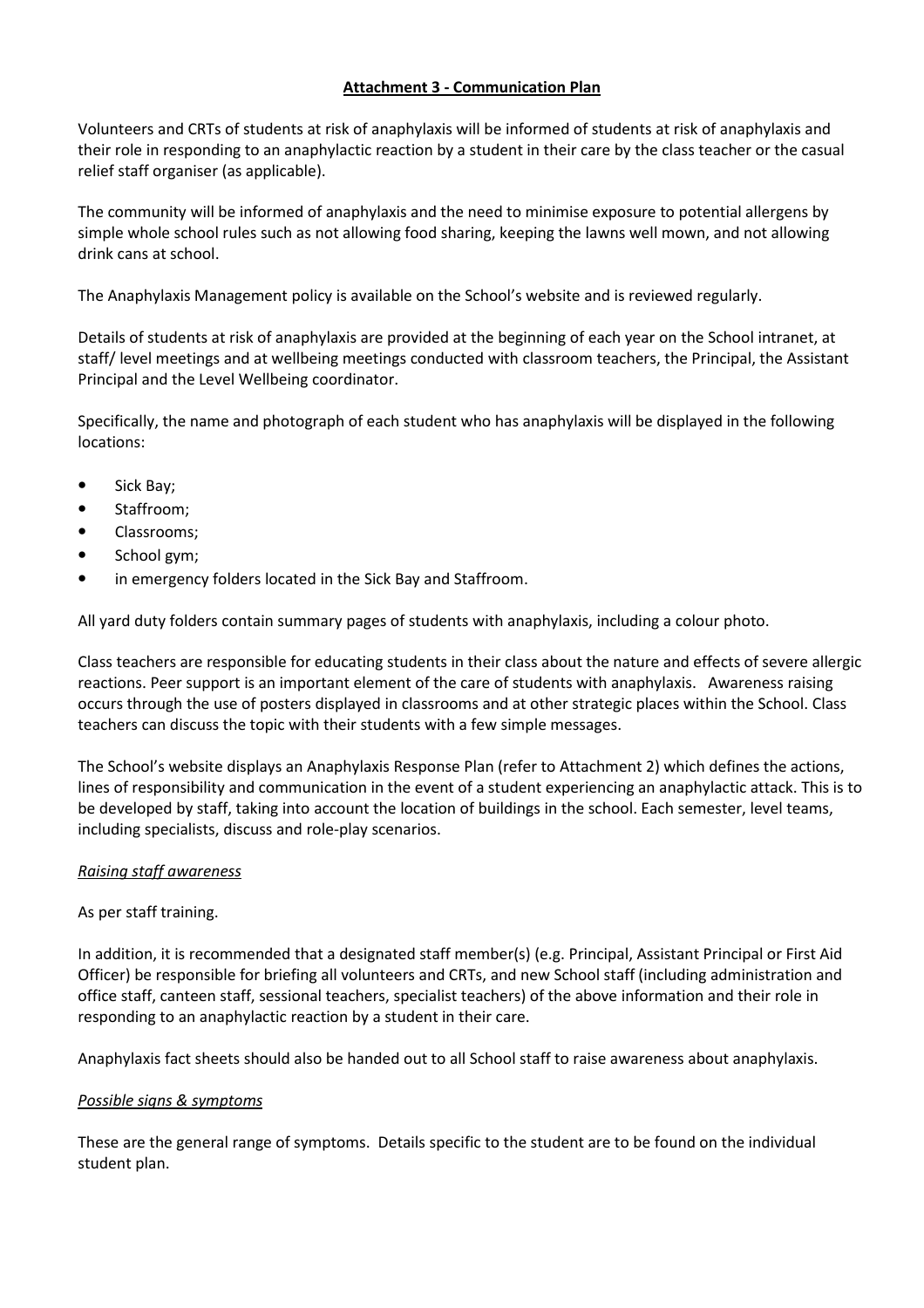All reactions need to be taken seriously, but not all reactions require adrenaline.

| MILDER SYMPTOMS<br>Hives/rash<br><b>Facial swelling</b><br>Tingling feeling in or around mouth<br>Abdominal pain, vomiting or diarrhoea | <b>ACTION REQUIRED</b><br>Wash student's hands and face<br>Administer anti-histamines<br>Contact parents |
|-----------------------------------------------------------------------------------------------------------------------------------------|----------------------------------------------------------------------------------------------------------|
| <b>MORE SERIOUS SYMPTOMS</b>                                                                                                            | <b>ACTION REQUIRED</b>                                                                                   |
| Cough or wheeze                                                                                                                         | Administer auto-injector pen                                                                             |
| Difficulty breathing or swallowing                                                                                                      | Call Ambulance 000 & stipulate need for                                                                  |
| <b>Breathing stops</b>                                                                                                                  | M.I.C.A. ambulance                                                                                       |
| Loss of consciousness or collapse                                                                                                       | <b>Contact parents IMMEDIATELY</b>                                                                       |

### *Adrenaline autoinjecting devices*

Each student diagnosed at a risk of anaphylaxis provides an adrenaline autoinjector for storage at the School. The adrenaline auto-injectors are stored in the sick bay/office. Each student has an individual bag, with their photo, name, grade and other relevant details. The bag includes the ASCIA Action Plan, their adrenaline autoinjector (also labelled) and a felt pen to record time and dose. The bags are individually distinctive and located and prominently displayed on the sickbay wall.

A designated office staff member checks and records the expiry dates of each adrenaline autoinjector at the start of the year and re-checks at the start of every term and also checks that each adrenaline autoinjector has no grey/brown discolouration or sediment. Parents are informed in advance of the time to replace the adrenaline auto-injector. The School also has two spare adrenaline autoinjectors for use in emergencies. These are kept in the sickbay.

# *Raising student awareness*

Peer support is an important element of support for students at risk of anaphylaxis.

School staff can raise awareness in the School through fact sheets or posters displayed in classrooms, the staffroom and the canteen. Class teachers can discuss the topic with students in class, with a few simple key messages, outlined in the following:

| <b>Student messages about anaphylaxis</b> |                                                                                            |  |
|-------------------------------------------|--------------------------------------------------------------------------------------------|--|
| 1.                                        | Always take food allergies seriously.                                                      |  |
| 2.                                        | Don't share your food with friends who have food allergies.                                |  |
| 3.                                        | Wash your hands after eating.                                                              |  |
| 4.                                        | Know what your friends are allergic to.                                                    |  |
| 5.                                        | If a school friend becomes sick, get help immediately even if the friend does not want to. |  |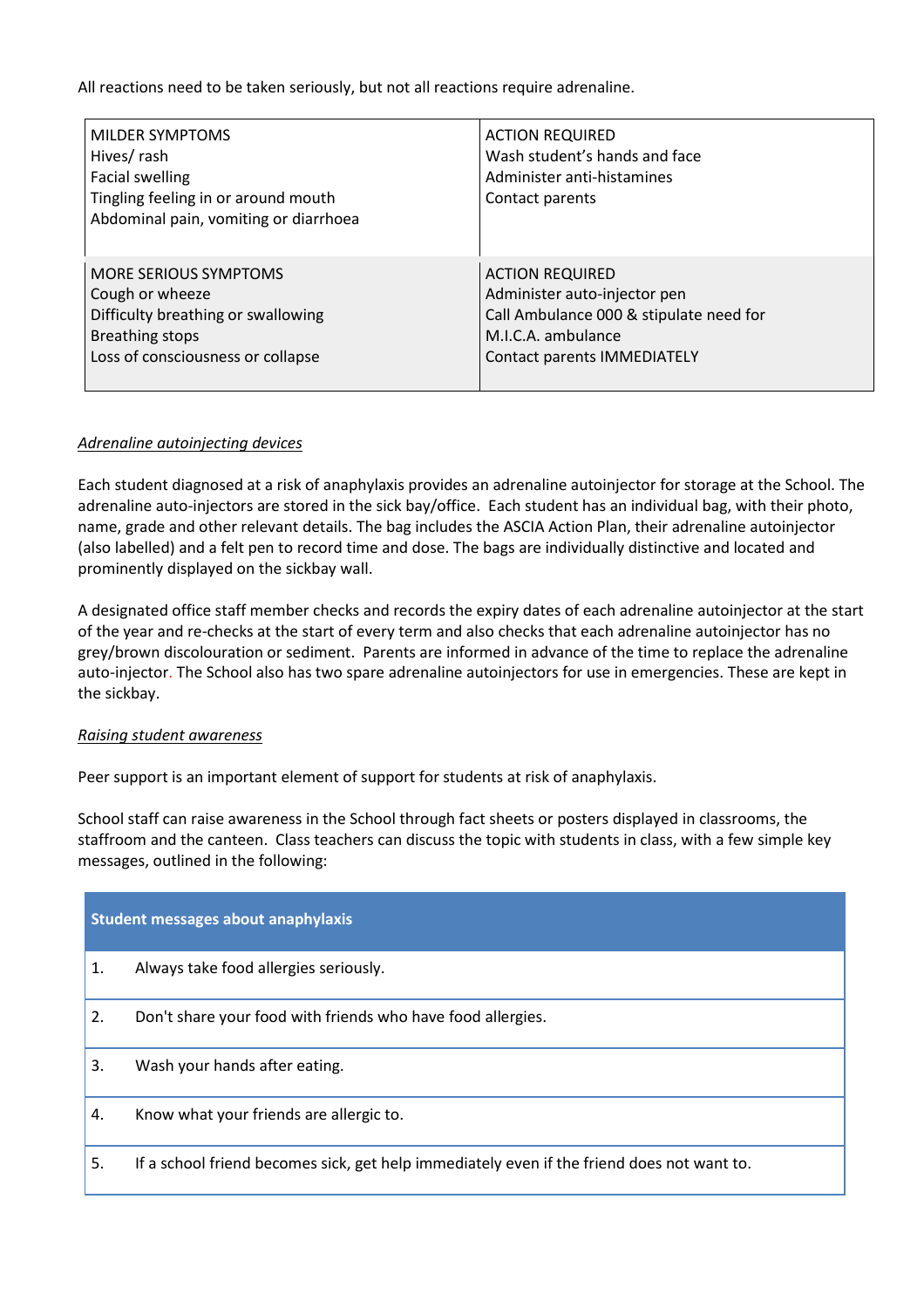#### **Student messages about anaphylaxis**

- 6. Be respectful of a school friend's adrenaline autoinjector.
- 7. Don't pressure your friends to eat food that they are allergic to.

Source: Be a MATE kit, published by Anaphylaxis & Allergy Australia.

It is important to be aware that a student at risk of anaphylaxis may not want to be singled out or be seen to be treated differently. Also be aware that bullying of students at risk of anaphylaxis can occur in the form of teasing, tricking a student into eating a particular food or threatening a student with the substance that they are allergic to, such as peanuts. Talk to the students involved so they are aware of the seriousness of an anaphylactic reaction. Any attempt to harm a student diagnosed at risk of anaphylaxis must be treated as a serious and dangerous incident and dealt with in line with the School's anti-bullying policy.

#### *Work with parents*

Parents of a child who is at risk of anaphylaxis may experience considerable anxiety about sending their child to school. It is important to develop an open and cooperative relationship with such parents so that they can feel confident that appropriate management strategies are in place.

#### *Raising school community awareness*

The School will raise awareness about anaphylaxis in the School community:

- by providing information in the School newsletter
- through individual class letters
- by supporting Food Allergy Awareness Week annually with posters, communication and appropriate student and canteen activities.
- through parent information sheets that promote greater awareness of severe allergies. These can be downloaded from the Royal Children's Hospital website at: [www.rch.org.au/allergy/parent\\_information\\_sheets/Parent\\_Information\\_Sheets/](http://www.rch.org.au/allergy/parent_information_sheets/Parent_Information_Sheets/)

#### *Organisations providing information and resources*

- **Australasian Society of Clinical Immunology and Allergy (ASCIA)** provide information on allergies. ASCIA anaphylaxis e-training provides ready access to anaphylaxis management education throughout Australia and New Zealand, at no charge. The child care versions of the courses, incorporating training in the use of the adrenaline autoinjector devices EpiPen and AnaPen, have been approved by ACECQA for the purposes of meeting the requirements of the National Regulations. Further information is available at: <http://www.allergy.org.au/>
- **EpiClub** provides a wide range of resources and information for managing the use and storage of the EpiPen adrenaline autoinjector device. They also provide a free service that sends a reminder by email, SMS or standard mail prior to the expiry date of an EpiPen. Further information is available at: <http://www.anaphylaxis101.com.au/EpiClub/>